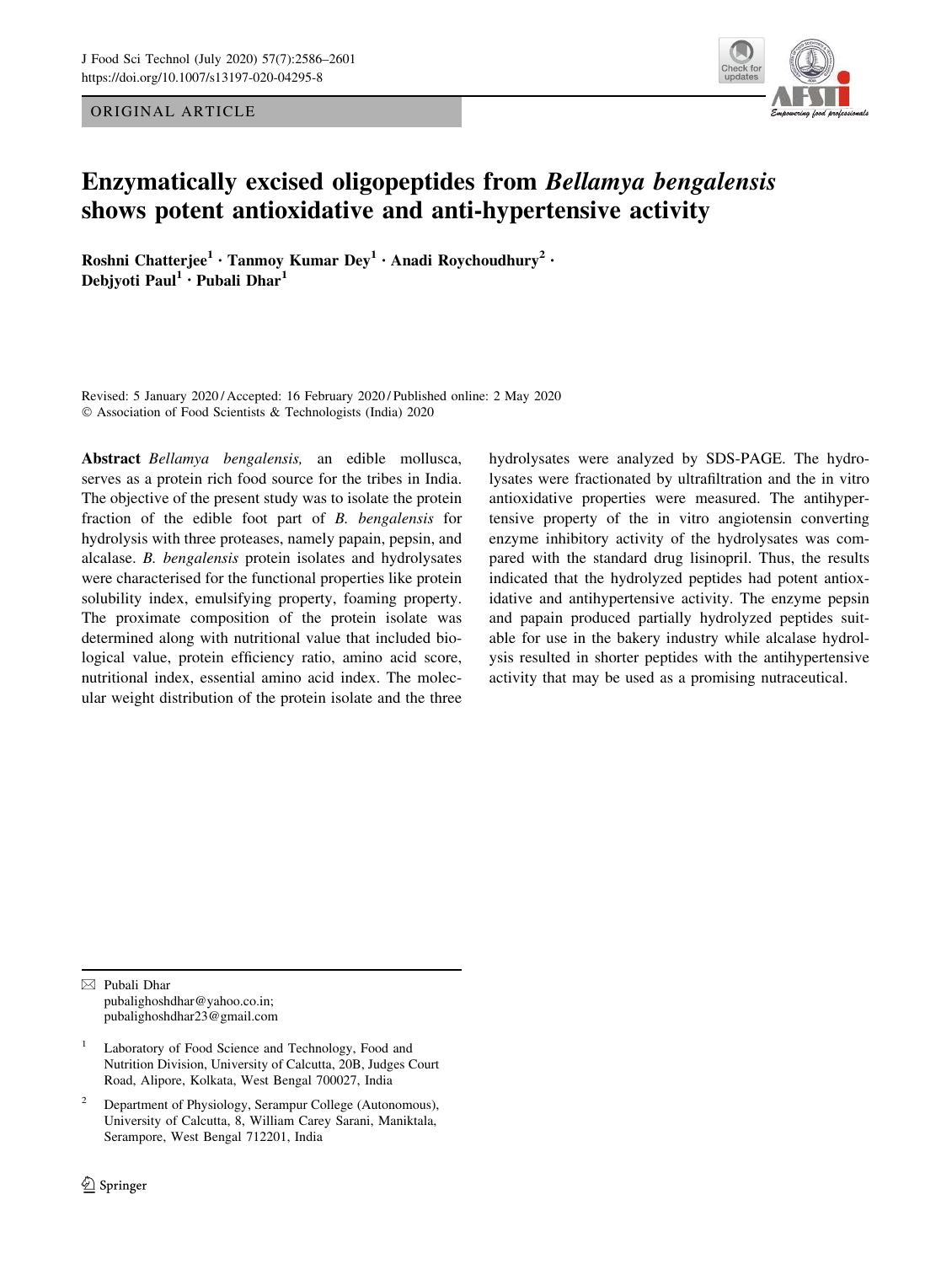

Keywords Bellamya bengalensis · Angiotensin-converting enzyme inhibitor · Bioactive peptides · Alcalase · Protein hydrolysate

## Introduction

The focus of current day nutritional research lays emphasis on the investigation of the role of food in the maintenance of health, and in the prevention of diseases as an essential feature. Our dietary practices play a pivotal role in our ability to wade common lifestyle diseases. The world-over a conscious effort is being made to make our daily consumed food more healthy, fortified and less toxic. Interestingly although modern food (an outcome of fast and junk urban lifestyle) has been a subject of intent evaluation, traditional foods are less explored and remain to be assessed for their health-promoting benefits. Although the benefits of traditional foods are slowly and gradually coming to the scientific foray such traditional foods provide immense health benefits at much less cost but are yet to bescrutinized.

The freshwater gastropod snail Bellamya bengalensis provides a major source of animal protein among the tribal population of North Bihar, Jharkhand and districts of West Bengal, Sundarban region (Mangrove forests) extending into both India and Bangladesh (Prabhakar and Roy [2009](#page-15-0); Baby et al. [2010\)](#page-14-0). These snails have 16–25 mm long calcareous shells, closed with a opercula attached with the foot muscles, which is the main edible part.In addition to the nutritional values, these food items also possess medicinal applications in symptomatic treatments of various diseases like anaemia, asthma, hypertension, dysentery, whooping cough, tuberculosis, conjunctivitis, rheumatism, arthritis, and hepatic malfunctions among various tribes in India (Baby et al. [2010](#page-14-0); Chanda and Mukherjee [2012\)](#page-14-0).

There are a number of naturally grown traditional food items which are known to have precise therapeutic roles against specific disease etiologies, (Mahadevan and Park [2008](#page-15-0); Wu and Ng [2008](#page-15-0)). Current foodomic research has identified the effective 'nutraceuticals' and established the health-promoting activities of such traditional food items, but most of these food items present in nature still remain to be analyzed based on their health-promoting attributes. While use of traditional food as proven sources of nutraceuticals in the context of economics appears as excellent prospects for improving lifestyle, it should also be highlighted that such incorporation of natural nutraceuticals are much better alternatives than synthetic pharmaceuticals as these xenobiotics can't exactly mimic natural behavior of the biomolecules within the physiological microenvironment, (Bhattacharya et al. [2014](#page-14-0)). Hence the modern concept of diet and nutrition focuses on making our daily foodstuffs more fortified with such natural nutraceuticals to make them more healthy and 'functional' in terms of maintaining health parameters (Chatterjee et al. [2015\)](#page-14-0).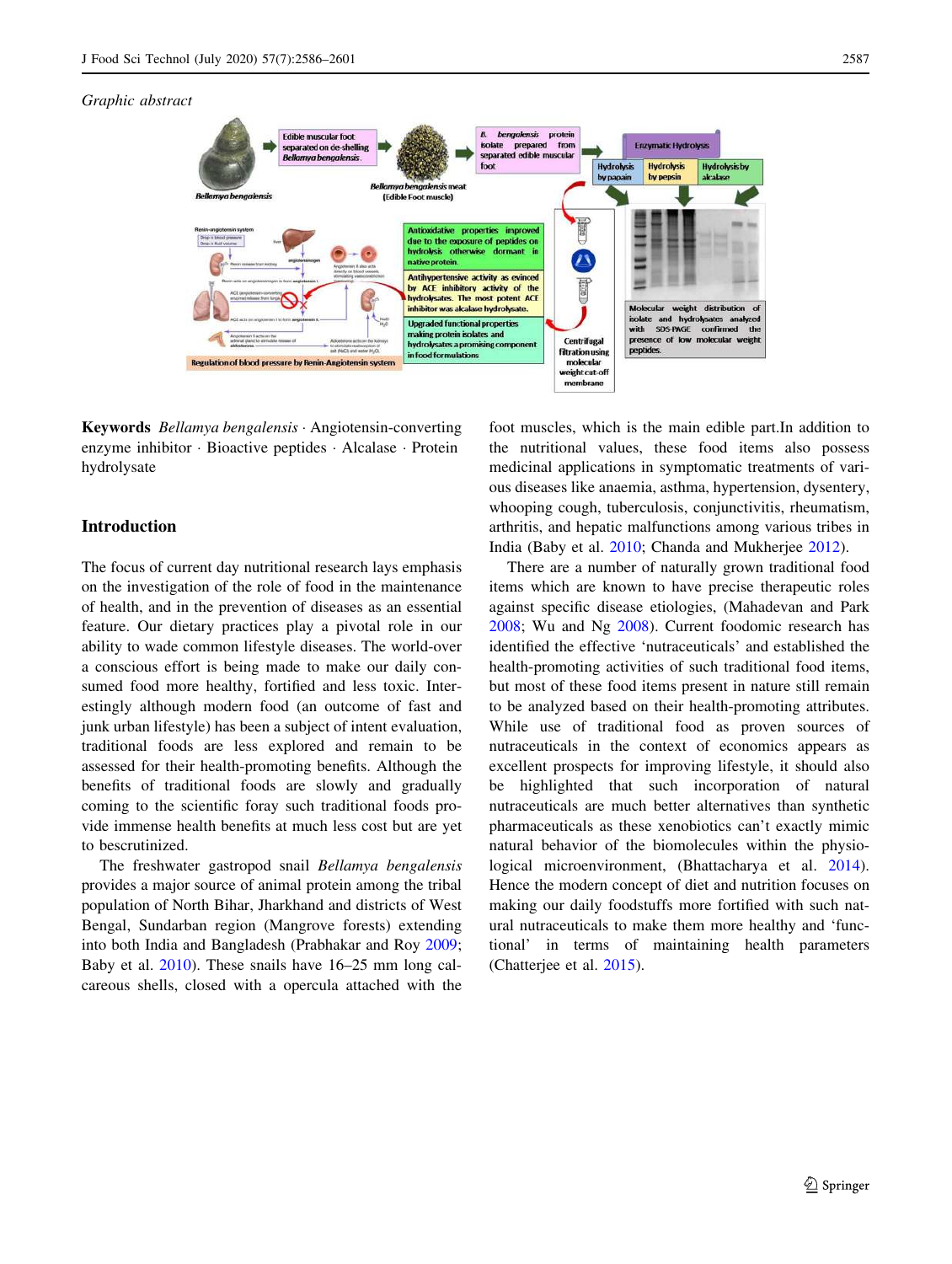In the present study, a freshwater mollusc B. bengalensis was analysed for the proximate composition and micronutrients. Three proteases from different sources, papain, pepsin and alcalase were utilized for the production of hydrolysates from the protein isolate. The functional properties of the protein isolate and the hydrolysates were compared. The in vitro antioxidative properties of the hydrolysates were evaluated. The protein hydrolysates were ultrafiltered with 3 kDa membrane to fractionate bioactive peptide rich hydrolysate. The in vitro antihypertensive activity of bioactive peptide-rich ultrafiltered fractions of the hydrolysates wereanalysed.

## Materials and methods

Enzymes The enzymes used in the study were obtained from a different origin with different specificity and optimal activity.

Papain, SRL Pvt. Ltd. (Mumbai, India) an enzyme from plant origin requiring optimum temperature and pH of 65  $\degree$ C and 7.0 respectively for its optimum activity.

Pepsin, SRL Pvt. Ltd. (Mumbai, India), an enzyme from animal origin requiring optimum temperature and pH of  $37 \text{ °C}$  and 2.0 respectively for its optimum activity.

Alcalase, 2.4L proteinase from Bacillus lichenformis, Subtilisin A, Sigma-Aldrich (MA, USA), an enzyme from microbial origin requiring optimum temperature and pH of 50  $\degree$ C and 8.5 respectively for its optimum activity.

Chemicals and solvents: DPPH (1, 1-diphenyl-2 picrylhydrazyl) and TPTZ (2,4,6-tri (2-pyridyl)-s-triazine) were procured from E. Merck India Pvt. Ltd., Kolkata, India. Other chemicals and the solvents used in the study were of analytical grade and were procured from SD Fine-Chem Ltd. (Mumbai, India); Sigma-Aldrich (Milwaukee, Wis., A, USA) and Merck (Darmstadt, Germany) except otherwise specified.

#### Collection of sample

Bellamya bengalensis form typica (Lamark 1822) was selected to carry out the experiment. Samples were identified from Zoological Survey of India, PraniVigyan Bhaban, M Block, New Alipore, Kolkata—53. [F. No. 229— 10/98- Mal./7606]. Mature samples of B. bengalensis was collected from the local market of South Calcutta, West Bengal, India.

#### Separation of the edible meat part of the snail

Snails were repeatedly washed with water. After breaking the shell, the edible fleshy foot part was chopped off, separated and again washed without disturbing and distressing the viscera. The meat was used for the experimental analysis.

## Isolation of protein

The meat was blended and phosphate buffer was mixed to the blenderized meat in the ratio 1:10. It was then homogenized in hand homogenizer, Ultra Turrax T18, IKA<sup>®</sup> Werke GmbH and Co., KG, Stufen, Germany, for 60 min at 12000 rpm. To separate the unwanted portion it was centrifuged. The filtrate was collected, freeze-dried and kept at  $-20^\circ$  C for further use.

## Proximate composition

The determination of the proximate composition of the protein isolated from B. bengalensis meat was done by a standard method according to AOCS Official Method [\(1991](#page-14-0)).

#### Determination of moisture content

The moisture content was determined on the basis of AOCS Official Method ([1991\)](#page-14-0), method no. Ba 2a-38. About 1 g B. bengalensis meat was chopped into small pieces in a petri dish sand initial weight was taken. Then it was transferred in a hot air oven for dryness to constant weight at 130 °C for  $\pm$  4 h. After cooling in desiccator final weight of the sample was taken.

Moisture  $(\%) =$ 

$$
\left(\frac{\text{Initial weight of the sample} - \text{Final weight of the sample}}{\text{Initial weight of the sample}}\right) \times 100
$$

#### Determination of ash content

The ash content of the sample was done on the basis of AOCS Official Method [\(1991](#page-14-0)), method no. Ba 5a-49. 1 g of the sample (B. bengalensis shell, isolated fleshy foot part, and protein isolate separately) was taken in a combustion crucible and burned in a heaterand then in a muffle furnace 600 °C.

$$
Ash(\%) = \frac{\text{Weight of Ash}}{\text{Weight of Sample}} \times 100
$$

## Determination of protein content

The total protein content from thefleshy foot part of B. bengalensis was isolated and B. bengalensis protein isolate (BPI) were quantified via Folin–Lowry method (Lowry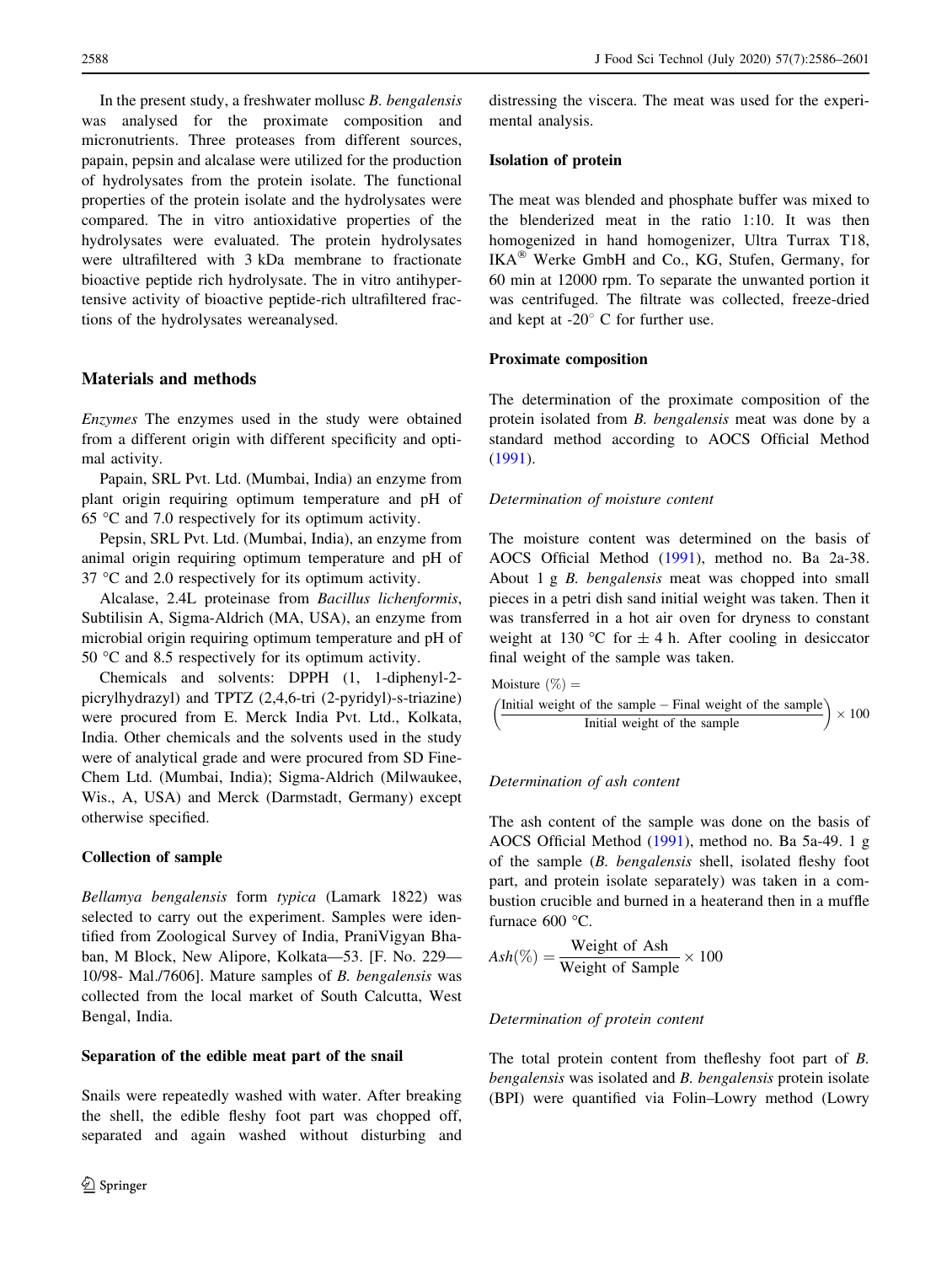et al. [1951](#page-15-0)) based on standard curve was prepared with Bovine serum albumin (BSA; SRL, Mumbai, India).

## Determination of nutritional value

The nutritional quality of the protein part isolated from B. bengalensis was assessed depending upon its amino acid profile. The nutritional value was assessed in terms of biological value (BV), the protein efficiency ratio (PER), amino acid score (AAS), nutritional index (NI), essential amino acid index (EAAI). AAS was calculated using the FAO/WHO reference pattern. EAAI was calculated using the amino acid composition of the casein as standard. PER values were calculated according to the following equation.

$$
AAS = \frac{mg \text{ of amino acid in 1gm of test protein}}{mg \text{ of amino acid in requirement pattern}}
$$

 $EAAI =$ 

 $[Lys \times Thr \times Val \times Met \times Ile \times Leu \times Phe \times His \times Tryp]a^*$  $\sqrt{\frac{[Lys \times Thr \times Val \times Met \times Ile \times Leu \times Phe \times His \times Tryp]a^*}{[Lys \times Thr \times Val \times Met \times Ile \times Leu \times Phe \times His \times Tryp]b^*}}$ 

where  $a^*$  represents the content  $(\%)$  of amino acids in the test sample and  $b^*$  represents the content  $(\%)$  of the same amino acids in a standard protein (Casein), respectively.

$$
PER = -0.468 + 0.454 \, (Leu) - 0.105 \, (Tyr)
$$

The biological value (BV) was calculated using the following equation:

 $BV = (1.09 \times EAAI) - 11.7$ 

Nutritional index (NI) of the sesame seeds was calculated using the formula below:

Nutritional Index  $\left(\% \right) = \left( \text{EAAI} \times \% \text{ protein content} \right) / 100$ 

## Preparation of protein hydrolysates

B. bengalensis protein isolates were employed to prepare hydrolysates by means of three different enzymes namely papain, pepsin and alcalase from three different origin and optimal condition.

## Preparation of protein hydrolysates by papain

BPI was hydrolysed by papain to prepare *B. bengalensis* protein hydrolysates (BPH) (Were et al. [1997\)](#page-15-0). 1gm of BPI was mixed with 100 mL of distilled water and its pH is adjusted to 10.0 with 1 N NaOH and incubated at 50  $^{\circ}$ C for 1 h with shaking. Then the pH was again adjusted to pH 7.0 and hydrolyzed with 0.1% (w/w) of papain at 65  $\degree$ C with constant shaking. Hydrolysis was carried on and the hydrolysates were collected at an interval of 10 min,

30 min, 60 min, and 120 min. The resulting hydrolysates' namely BPapH10, BPapH30, BPapH60, and BPapH120 respectively were subjected to heat treatment for rapid inactivation of the enzyme. The enzyme inactivation was accomplished by heating at 95  $\degree$ C for 5 min. Each hydrolysate was then centrifuged and the supernatant was collected and stored at  $4 \degree C$  for future analysis.

#### Preparation of protein hydrolysate by pepsin

Pepsin hydrolysis was done according to the method described by Kananen et al. [\(2000](#page-14-0)). 1gm of BPI was dissolved as 100 mL of 0.1 N HCl. The pH was adjusted to 2.0 using 1 N NaOH. Hydrolysis was carried on with 0.1% pepsin (w/w) at 37  $\degree$ C with constant shaking. The hydrolysates were collected at a time interval of 10 min, 30 min, 60 min, and 120 min. The hydrolysates namely BPepH10, BPepH30, BPepH60, and BPepH120 respectively were adjusted to 8.0 with 1 N NaOH and cooled in an ice bath for the inactivation of the enzyme. Centrifuged and the supernatant was collected and stored at  $4^{\circ}$ C for further analysis.

## Preparation of protein hydrolysate by alcalase

1.5gm of BPI was dissolved in 100 mL of distilled water and the pH was adjusted to 8.5 and the temperature was maintained at 50 °C (Demirhan et al. [2011](#page-14-0)). Hydrolysis was initiated by addition of 0.3% (v/v) alcalase enzyme (Alcalase 2.4 L; produced by Bacillus licheniformis, Subtilisin A, Sigma Aldrich, MA, USA) and temperature and pH were maintained at 50 $\degree$ C and 8.5 respectively. The hydrolysates were collected at an interval of 10 min, 30 min, 60 min, and 120 min. The resulting hydrolysate fractions as obtained BAlcH10, BAlcH30, BAlcH60, BALcH120 were centrifuged and the supernatant was collected and stored at  $4^{\circ}$ C for further analysis.

## Determination of degree of hydrolysis

Degree of hydrolysis (DH; %) of the papain, pepsin and alcalase hydrolysates of B. bengalensis was determined by Ninhydrin method.

## Determination of molecular weight of hydrolysates

The molecular weight distribution of the BPI and BPH samples were assessed by the SDS-PAGE.

#### Determination of protein solubility

To determine protein solubility, 20 mg of B. bengalensis protein papain, pepsin and alcalase hydrolysates were solubilized in 20 mL of water, pH was adjusted to 3.0, 5.0,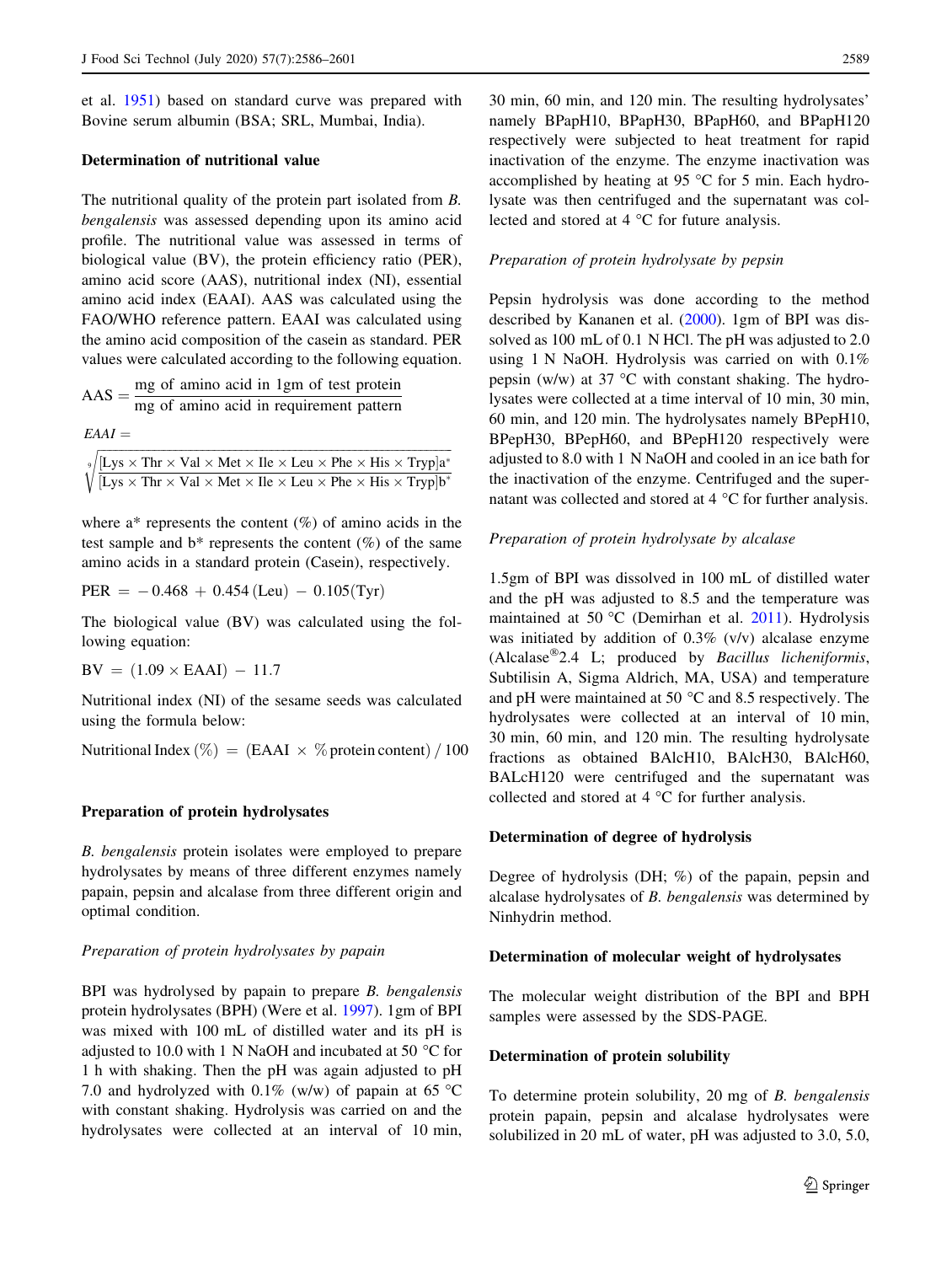7.0, and 9.0 with 0.1 N HCl or 0.1 N NaOH, magnetically stirred at ambient temperature for 30 min, and centrifuged at 12000 g for 10 min. Protein contents of the supernatant were determined (Lowry et al. [1951\)](#page-15-0). Protein solubility was calculated as

Solubility (
$$
\%
$$
) =  $\frac{\text{Protein content in supernatant}}{\text{Protein content in sample}} \times 100$ 

## Determination of functional properties

BPH has modified functional properties as illustrated by emulsifying properties and foaming properties.

#### Determination of emulsifying property

The emulsifying property in terms of emulsifying activity index (EAI) and emulsion stability index (ESI) of B. bengalensis protein papain, pepsin, and alcalase hydrolysates were determined according to the method reported by Amza et al. [\(2013](#page-14-0)), with slight modifications. The emulsifying activity index (EAI,  $m^2/g$ ) and emulsion stability index (ESI; min) were calculated as follows:

$$
EAI\left(\frac{m2}{g}\right) = \frac{(2 \times 2.303 \times \text{Absorbance}_{500nm})}{F}
$$
  
 
$$
\times \text{ protein weight (g)}
$$

where F is the volume fraction of oil, i.e. 0.25.

$$
ESI (min) = \frac{A_0 \times \Delta t}{\Delta A}
$$

where  $\Delta t = 10$  min;  $\Delta A =$  Absorbance at 500 nm at t<sub>0</sub>– Absorbance at 500 nm at  $t_{10}$ .

## Determination of foaming properties

Foaming properties like foaming capacity (FC) and foaming stability (FS) of B. bengalensis protein hydrolysates were determined according to the method of Jamdar et al. [\(2010](#page-14-0)).

$$
FC(\%) = \frac{(V_w - V_0)}{V_0} \times 100 \qquad FS(\%) = \frac{(V_t - V_0)}{V_0} \times 100
$$

where  $V_0$  is the volume (mL) before whipping;  $V_w$  is the volume after whipping and  $V_t$  after the incubation time.

## Fractionation by ultrafiltration

Low molecular weight fraction of peptides were separated from the mixture of peptides as resulted from hydrolysis, by means of ultrafiltration technique. Using Vivaspin<sup>®</sup>20 unit with 3 kDa MWCO Ultrafilters (V/S2091, Sartorius AG, Goettingen, Germany) below 3 kDa peptides were

separated from 120 min hydrolysates of papain, pepsin, and alcalase of B. bengalensis protein.

#### Antioxidative assays

The antioxidative assays likeFRAP assay, DPPH radical scavenging activity, hydroxyl radical scavenging activity were performed with ultrafiltered below 3 kDa fractions of 120 min hydrolysates of papain, pepsin, and alcalase.

#### FRAP assay

FRAP values of fractionated B. bengalensis protein hydrolysates were evaluated following the method of Siow and Gan [\(2013](#page-15-0)).

#### DPPH radical scavenging activity

DPPH (2, 2-diphenyl-1-picrylhydrazyl) radical scavenging activity of the ultrafiltered B. bengalensis protein hydrolysates (below 3 kDa) were evaluated by the method of Velazquez et al. ([2003\)](#page-15-0), with minor modifications. The percentage of inhibition of DPPH radical formation was calculated as follows:

DDPH radical scavenfing capacity $(\%)$ 

$$
=\frac{(Abs_{control} - Abs_{sample})}{Abs_{control}} \times 100
$$

 $[(\text{Absorbane of Control} - \text{Absorbane of the sample})/$ 

Absorbance of Blank  $\vert \times 100$ .

The  $IC_{50}$  value of each hydrolysate was determined from the graph with sample concentration and the percentage of inhibition DPPH radical formation.

## Hydroxyl radical scavenging activity

Hydroxyl radical scavenging activity of hydrolysates different concentrations of ultrafiltered hydrolysates of B. bengalensis protein (below 3 kDa) solution were taken (1 mg/mL, 2 mg/mL, 5 mg/mL and 10 mg/mL) and evaluated according to the method as described by Haldar et al. [\(2018](#page-14-0)). Percentage of hydroxyl radical scavenging activity was calculated as follows:

Hydroxyl radical scavenfing capacity $(\%)$  $=\frac{(Abs_{control}-Abs_{sample})}{\Delta l}$  $\frac{1100 \text{ Ssample}}{Abs_{control}} \times 100$ 

## Estimation of in vitro ACE inhibitory activity

The in vitro ACE inhibitory activity of the ultrafiltered (below 3 kDa) 120 min hydrolysates of B. bengalensis was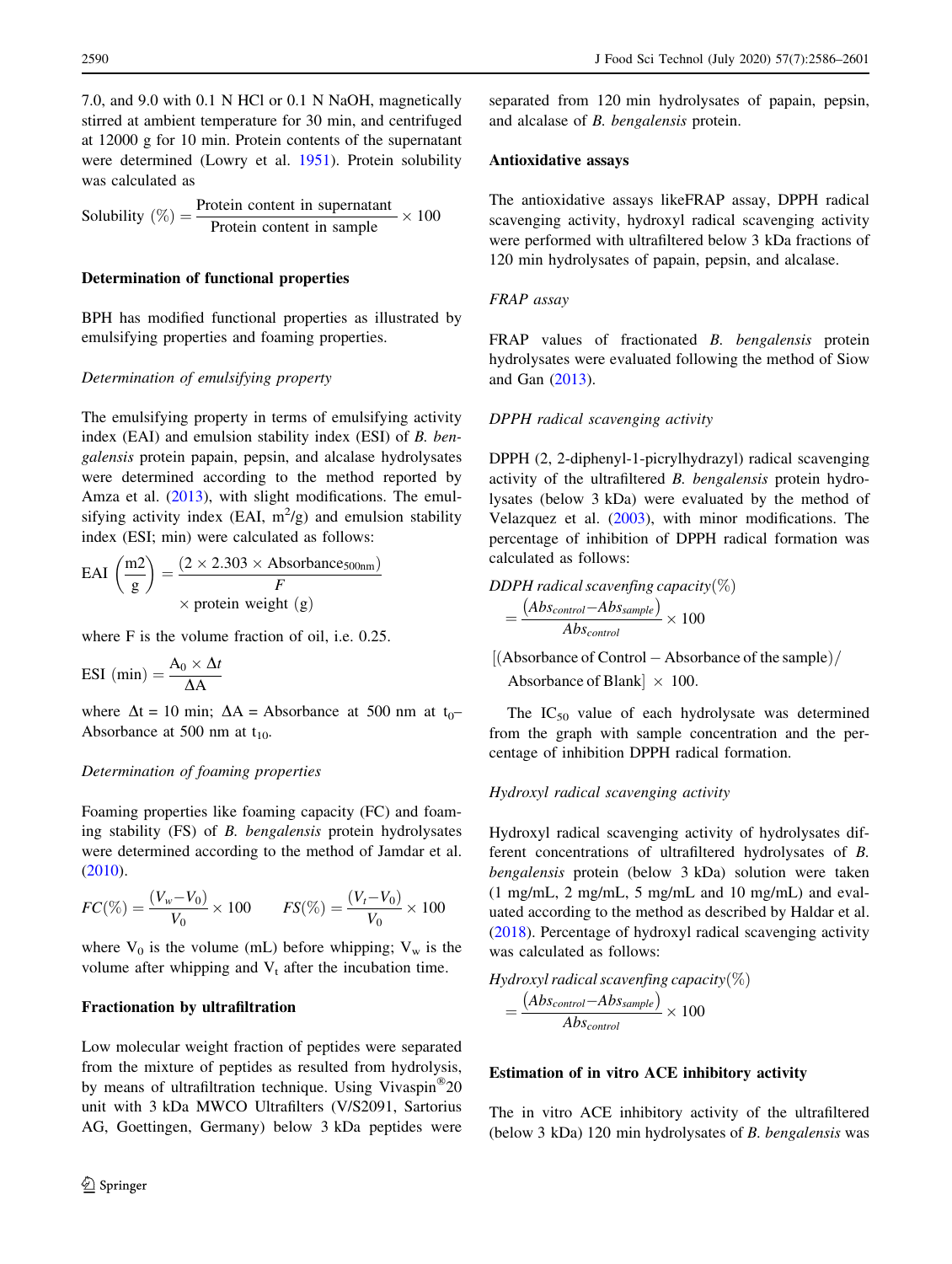<span id="page-5-0"></span>measured spectrophotometrically at 382 nm(Hurst and Lovell-Smith [1981](#page-14-0); Li et al. [2005\)](#page-15-0). 0.2 mL of incubation buffer containing 40  $\mu$ mol of potassium phosphate buffer (pH 8.3), 3 g/100 mL of HHL (Sigma-Aldrich, MA, USA) in potassium phosphate buffer (pH 8.3), 100 mU/mL of ACE (Sigma Aldrich, MA, USA) and  $100 \mu L$  of 1 mg/mL (w/v) ultrafiltered hydrolysates (below 3 kDa) were added. The mixture was incubated at  $37^{\circ}$ C for 45 min. Then the reaction was stopped by adding 0.5 mL cyanuric chloride in 1,4-dioxane and 30 s later the reaction was neutralized by adding 0.5 mL of 1 M NaOH. It was vortexed and then centrifuged to remove excess cyanuric chloride. The ACE inhibition activity was calculated using the following equation:

$$
ACE inhibition activity (\%) = \frac{(C - S)}{(C - B)} \times 100
$$

where C is the optical density of and S is the optical density in the presence of both ACE and sample, B is the optical density of blank. ACE inhibition was also expressed in terms of  $IC_{50}$ , defined as the concentration of inhibitor required to inhibit 50% of the ACE activity.

#### Results and discussion

#### Proximate composition

The protein content of the edible part of B. bengalensis was presented in Table 1. The mean protein content of fleshy foot part of B. bengalensis was found to be 56.43% which significantly increased in BPI. The moisture and ash contents were 69.64% and 12.83% respectively.

#### Nutritional value of B.bengalensis protein

The amino acid composition of the protein from the edible foot part of B.bengalensis was analysed, compared with the standard of casein and presented in Table 2. The amino acid composition showed that it is rich in glycine and arginine comparable to casein. Sulfur containing amino

Table 1 Proximate composition of B. bengalensis fleshy foot part and B. bengalensis protein isolate

| Components       | Fleshy foot part of <i>B</i> .<br>bengalensis $(g/100 g)$<br>of dry meat) | <i>B.bengalensis</i> protein<br>isolate $(g/100 g$ of protein<br>isolate) |
|------------------|---------------------------------------------------------------------------|---------------------------------------------------------------------------|
| Ash $(\%)$       | $12.83 \pm 1.09$                                                          | $1.2 \pm 0.4$                                                             |
| Protein          | $.56.43 \pm 4.81$                                                         | $75.9 \pm 0.9$                                                            |
| Moisture $(\% )$ | $69.64 \pm 4.82$                                                          | ND                                                                        |

All values are presented as mean  $\pm$  standard deviation for triplicate experiments

Table 2 Amino acid composition of casein and protein present in B. Bengalensis

| Amino acids            | Amino acids in $B$ .<br>bengalensis $(\%)$ | Amino acids in<br>casein $(\% )$ |
|------------------------|--------------------------------------------|----------------------------------|
| Aspartic acid          | $12.04 \pm 097$                            | $6.15 \pm 0.53$                  |
| Glutamic acid          | $13.50 \pm 1.18$                           | $21.10 \pm 1.38$                 |
| Serine                 | $6.8 \pm 0.2$                              | $4.31 \pm 0.27$                  |
| Histidine              | $1.02 \pm 0.8$                             | $2.58 \pm 0.19$                  |
| Glycine                | $10.90 \pm 0.79$                           | $2.53 \pm 0.08$                  |
| Threonine              | $6.08 \pm 0.8$                             | $4.27 \pm 0.37$                  |
| Arginine               | $6.60 \pm 0.46$                            | $3.95 \pm 0.28$                  |
| Alanine                | $7.91 \pm 0.2$                             | $2.81 \pm 0.21$                  |
| Proline                | $6.32 \pm 0.7$                             | $8.06 \pm 0.56$                  |
| Tyrosine               | $3.3 \pm 0.9$                              | $4.57 \pm 0.32$                  |
| Valine                 | $4.07 \pm 0.27$                            | $6.28 \pm 0.44$                  |
| Methionine             | $2.08 \pm 0.14$                            | $2.30 \pm 0.16$                  |
| Cystine                | $1.26 \pm 0.05$                            | $0.36 \pm 0.04$                  |
| Isoleucine             | $2.99 \pm 0.12$                            | $0.36 \pm 0.04$                  |
| Leucine                | $8.3 \pm 0.54$                             | $9.31 \pm 0.85$                  |
| Phenylalanine          | $4.29 \pm 0.25$                            | $4.27 \pm 0.39$                  |
| Lysine                 | $5.94 \pm 0.46$                            | $6.83 \pm 0.48$                  |
| Methionine:<br>glycine | $0.02 \pm 0.01$                            | $0.91 \pm 0.06$                  |
| Lysine:<br>arginine    | $1.01 \pm 0.07$                            | $1.73 \pm 0.14$                  |

All values are presented as mean  $\pm$  standard deviation for triplicate experiments

acids like methionine, cysteine were also present in a significant amount. However, methionine and lysine content were less in comparison with casein. The lysine-arginine ratio was 1.01 and the alanine-lysine ratio was 1.34 in B. bengalensis protein. Amino acid composition of dietary protein is the most important determinant of their physiological and biological activities (Torruco-Uco et al. [2009](#page-15-0)). Low ratio of methionine-glycine and lysine-arginine as found in B. bengalensis protein favours a hypocholesterolemic effect. The presence of almost all the essential amino acids in significant amount reflects the superior quality of the B. bengalensis protein.

Table 3 Nutritional parameters of Bellamya bengalensis protein

| Nutritional parameters            | Values           |  |
|-----------------------------------|------------------|--|
| Essential amino acid index $(\%)$ | $66.81 \pm 1.46$ |  |
| Protein efficiency ratio          | $1.54 \pm 0.09$  |  |
| Biological value $(\%)$           | $78.64 \pm 1.5$  |  |
| Nutritional index $(\% )$         | $65.82 \pm 3.49$ |  |
| Amino acid score $(\%)$           | $87.22 \pm 1.56$ |  |
|                                   |                  |  |

All values are presented as mean  $\pm$  standard deviation for triplicate experiments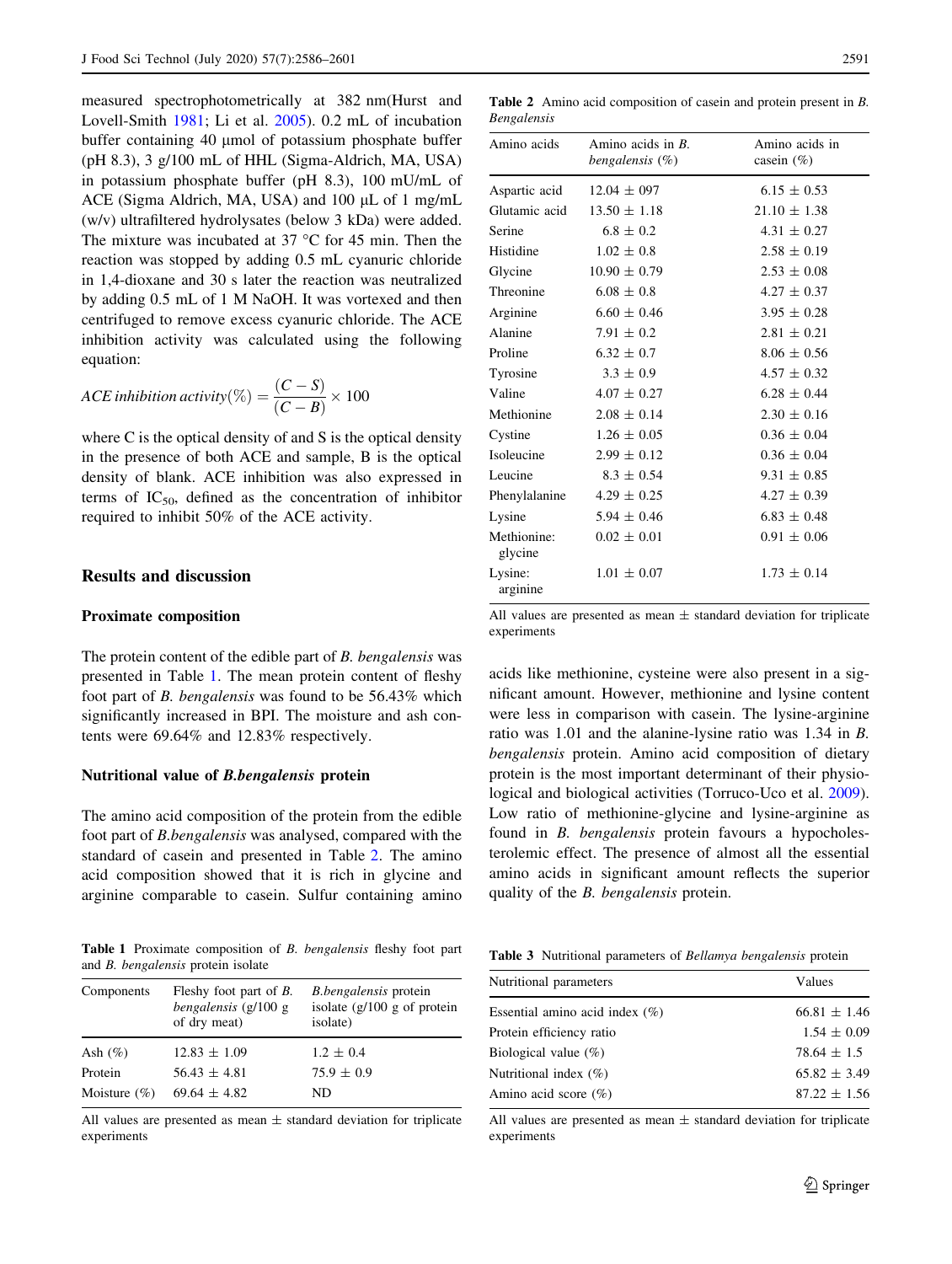Based on the amino acid composition of the B. bengalensis protein the various nutritional aspects of BPI were evaluated as depicted in Table [3](#page-5-0). The AAS of B. bengalensis was quite high as 87.2%. The EAAI of B. bengalensis was 66.81%. The BV was found to be 78.64%. The BV between 70 and 100% indicates a very good quality protein imparting high nutritional value as found in the B. bengalensis protein. The PER of B. bengalensis signifies it to be a protein of satisfactory importance. The nutritional index of B. bengalensis was found to be 65.82%.

## Degree of hydrolysis

Enzymatic hydrolysis induces break down of peptide bonds, and the degree of hydrolysis measures the ratio of the number of cleaved peptide bonds during the process of hydrolysis to the total number of peptide bonds contained in the protein mass (Nasri et al. [2013](#page-15-0)). The degree of hydrolysis of the BPH prepared from the respective B. bengalensis protein isolate is shown in Fig. 1. The physicochemical and functional properties of parent proteins can be modified through enzymatic hydrolysis keeping their nutritional value intact (Kristinsson and Rasco [2000](#page-14-0)). The maximum time of hydrolysis was for 120 min and the hydrolysates were collected at different time intervals which were after 10 min of hydrolysis followed by 30 min, 60 min and finally 120 min. After 10 min of hydrolysis, the maximum degree of hydrolysis was observed which in turn shows within 10 min of hydrolysis most of the peptide bonds were cleaved. The degree of hydrolysis for papain, pepsin and alcalase hydrolysate at 10 min were 33.3%, 30.2%, and 36.2% respectively. The degree of hydrolysis increased as the time of hydrolysis





Fig. 1 Enzymatic hydrolysis of B. bengalensis protein isolate with papain, pepsin and alcalase at different time interval. All values are expressed as mean  $\pm$  standard deviation for triplicate experiments. All the superscripts here are indicative of statistical differences between hydrolysis at different enzyme and time interval groups at significance level of 0.01.  $a = BPapH10 v/sB PepH10$ ;  $b = BPepH10$ v/s BAlcH10;  $c = BA$ lcH10 v/s BPapH10;  $g = BP$ apH60 v/s B PepH60;  $h = B$ PepH60 v/s BAlcH60;  $i = B$ AlcH60 v/s BPapH60;  $j = BPapH120$  v/s B PepH120;  $k = BPepH120$  v/s BAlcH120;  $l = BAclH120$  v/s  $BPapH120$ .  $BPapH10$  denotes *B*. *bengalensis* protein isolate hydrolysed by papain for 10 min; BPapH60 denotes B.

bengalensis protein isolate hydrolysed by papain for 60 min; BPapH120 denotes B. bengalensis protein isolate hydrolysed by papain for 120 min; BPepH10 denotes B. bengalensis protein isolate hydrolysed by pepsin for 10 min; BPepH60 denotes B. bengalensis protein isolate hydrolysed by pepsin for 60 min; BPepH120 denotes B. bengalensis protein isolate hydrolysed by pepsin for 120 min; BAlcH10 denotes B. bengalensis protein isolate hydrolysed by alcalase for 10 min; BAlcH60 denotes B. bengalensis protein isolate hydrolysed by alcalase for 60 min; BalcH120 denotes B. bengalensis protein isolate hydrolysed by alcalase for 120 min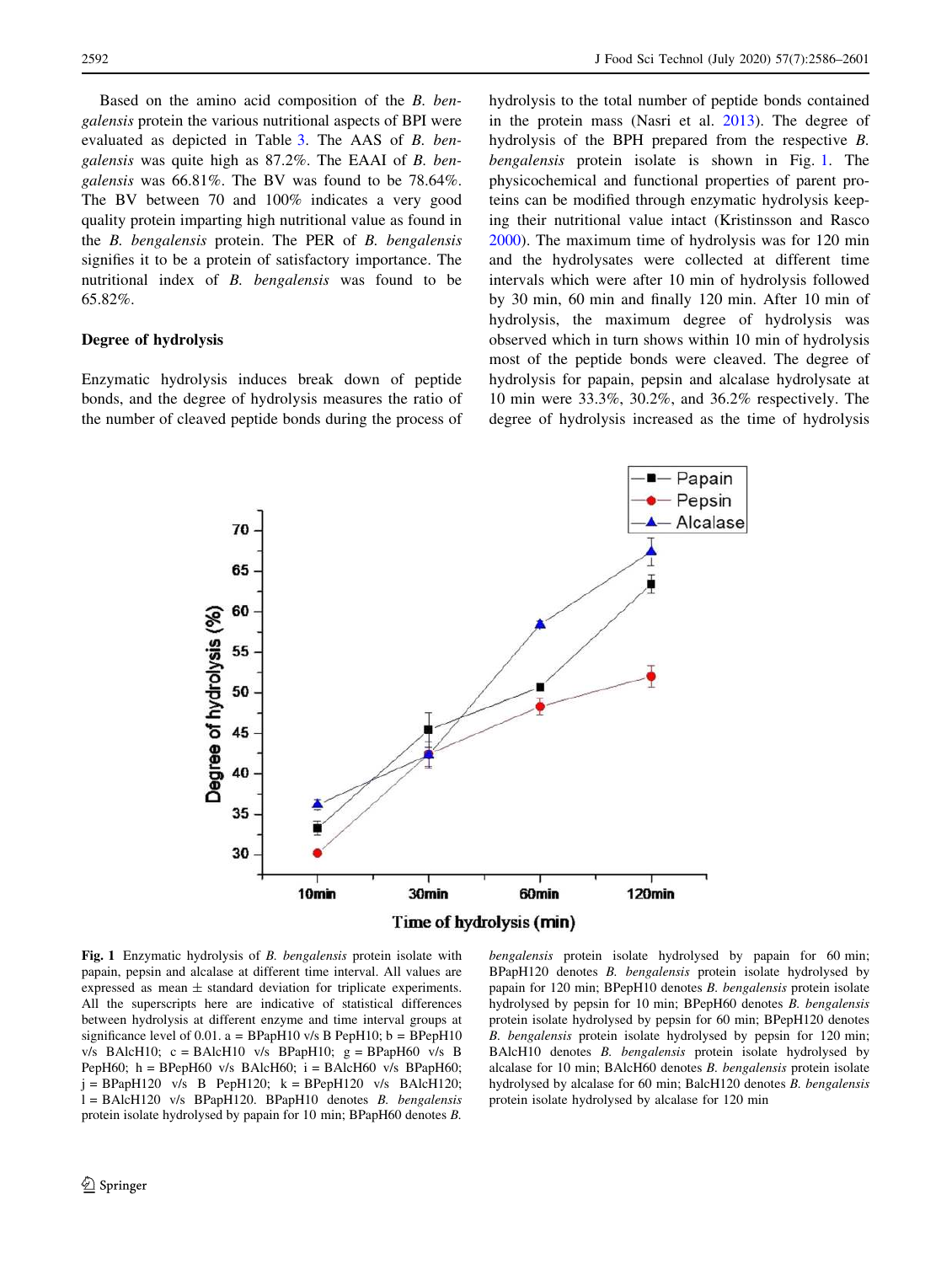progressively increased. At 120 min the highest degree of hydrolysis of 67.4% was achieved for alcalase hydrolysate whereas it was 63.4% for papain, and for pepsin, it was 52.03%. A steady rate of increase in the degree of hydrolysis for all the three enzymes up to 60 min was observed. Various other reports have been published previously among other hydrolysates of other oilseeds where analogous pattern of degree of hydrolysis was seen with respect to the time of hydrolysis (Zarei et al. [2012;](#page-15-0) Bamdad et al. [2011](#page-14-0)). In the later phase of the reaction, due to the formation of product or due to enzyme inhibition or saturation, there is a reduction in the rate of the reaction too. Also after a considerable period of hydrolysis there will be a limited number of peptide bonds remaining for further hydrolysis. Alcalase being alkaline in nature usually exhibits superior activity compared to neutral or acid enzymes like pepsin or papain as observed in the present study.

#### Molecular weight determination by SDS-PAGE

The molecular weight distribution of the BPI and BPH as evaluated from the SDS PAGE confirmed the presence of different bands with distributed molecular weight as shown in Fig. 2. Lane 0 indicates the marker lane that constitutes proteins with a standard molecular weight ranging from 250 kDa to 10.0 kDa. Lane1 indicates BPI which depicted the unhydrolyzed proteins showing intense bands with deeper and thick bands indicating the presence of peptides with a molecular weight at the higher range as 250 kDa to  $\sim$  75 kDa. At 35 kDa range, another thick band was observed indicating the presence of peptides of that range. Thereby, no clear band was seen but only very faint smearing at low molecular weight range. Lane 2 and lane 3 corresponds to the papain hydrolysate of B. bengalensis at 60 min and 120 min. It shows a wide distribution of molecular weight ranging from 250 to 10 kDa. Thick and prominent bands were seen both in 60 min and 120 min hydrolysate. Lane 4 and 5 depicted the 60 min and 120 min pepsin hydrolysate. Relatively clear bands were visible at lane 4 at around 37 kDa, 25kD and in the range between 25 and 20 kDa. Lane 6, 7 corresponds the alcalase hydrolysate at 60 min and 120 min. No bands were observed corresponding to the 250–100 kDa range. Certain faint bands were seen in between 25 and 20 kDa range which became fainter at 15 kDa range. But at the 10 kDa range, intense bands were witnessed for 60 min alcalase hydrolysate which was more prominent for the 120 min alcalase hydrolysate. According to the report of Torruco-Uco et al. [\(2009](#page-15-0)), the electrophoretic (SDS-PAGE) pattern of the alcalase hydrolysates of Phaseolus lunatus and Phaseolus vulgaris protein concentrates were analogous to some extent with that of the alcalase hydrolysates of B. bengalensis. The 67.4% degree of hydrolysis of alcalase hydrolysates B. bengalensis protein coincides with the electrophoretic (SDS-PAGE) pattern of the same where



Fig. 2 Electrophoretic (SDS–PAGE) pattern of the B. bengalensis protein hydrolysates, hydrolysed by papain, pepsin and alcalase for 60 and 120 min. Lane 0 denoted the marker proteins lane; lane1 denotes B. bengalensis protein isolate (BPI) lane; lane 2 denotes B. bengalensis protein papain hydrolysate at 60 min; lane 3 denotes B.

bengalensis protein papain hydrolysate at 120 min; lane 4 denotes B. bengalensis protein pepsin hydrolysate at 60 min; lane 5 denotes B. bengalensis protein pepsin hydrolysate at 120 min; lane 6 denotes B. bengalensis protein alcalase hydrolysate at 60 min; lane 7 denotes B. bengalensis protein alcalase hydrolysate at 120 min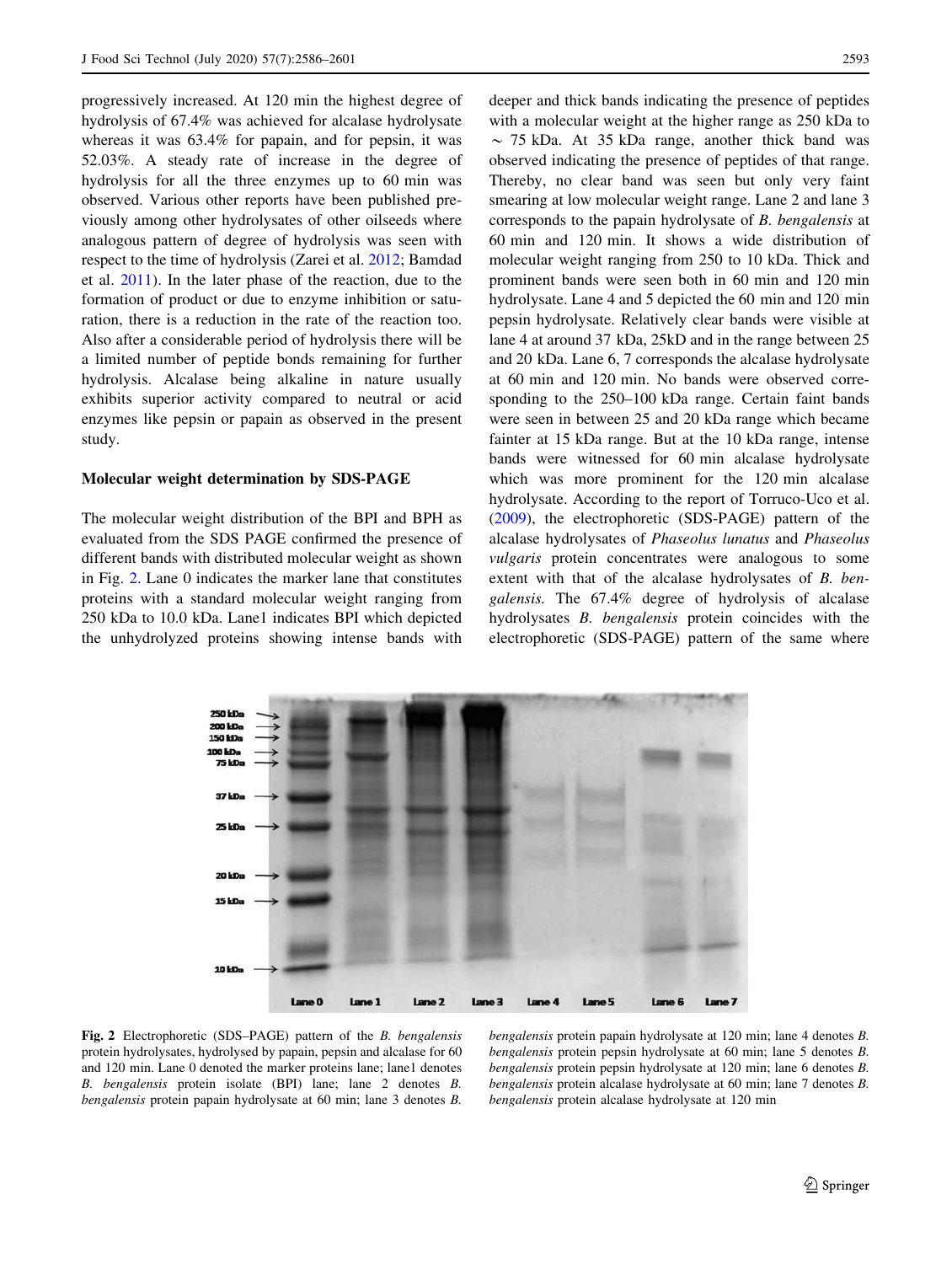

Fig. 3 Protein solubility of B. bengalensis protein hydrolysates, hydrolysed by papain, pepsin and alcalase for 60 and 120 min. Values are represented as mean  $\pm$  S.D., n = 3, p < 0.05 All the superscripts here are indicative of statistical differences between hydrolysis at different enzyme and time interval groups at significance level of 0.05. At pH 3.0:  $BPapH120^d$  >  $BAlcH120^d$  >  $BAlcH60^d$  >  $BPapH60^c$  >  $BPepH120^b$ - $>$  BPepH60<sup>a</sup>. At pH 5.0: BAlcH120<sup>g</sup>  $>$  BPapH120<sup>f</sup>  $>$  BAlcH60<sup>e</sup>  $>$  BPepH120<sup>e</sup>  $>$  BPapH60<sup>e</sup>  $>$  BPepH60<sup>e</sup>. At pH 7.0: BPapH120<sup>m</sup>  $>$  $BAlcH120<sup>l</sup> > BPapH60<sup>k</sup> > BPepH120<sup>j</sup> > BPepH60<sup>i</sup> > BAlcH60<sup>h</sup>$ . At

peptides with lower molecular weight ( $\sim 10$  kDa) were witnessed.

#### Protein solubility

For the prospective utilization of proteins and their functionality through foams and emulsions proper acquaintance of protein solubility is highly essential (Zayas [1997\)](#page-15-0). In a solution, the extent of protein solubility is largely dependent on the resultant hydrophobic and electrostatic interactions between the molecules. With the increase in the electrostatic repulsion than hydrophobic interactions between the molecules, solubility is increased (Shen and Tang [2012\)](#page-15-0). The performance of protein solution in emulsions, foams, and gels and their stabilization can be predicted from protein solubility as it is the indicator of these functional properties. A wide range of solubility pattern was seen in BPH at different pH condition (Fig. 3). Solubility percent of the hydrolysate was found to be increasing at alkaline pH. The highest solubility was seen at pH 9.0 and least solubility was seen at pH 5.0 which further increased slightly at pH 3.0. The highest solubility

pH 9.0: BAlcH120<sup>r</sup> > BPapH120<sup>q</sup> > BPapH60<sup>p</sup> > BPepH120<sup>o-</sup>  $>$  BPepH60<sup>o</sup>  $>$  BAlcH60<sup>n</sup>. BPapH60 denotes *B. bengalensis* protein isolate hydrolysed by papain for 60 min; BPapH120 denotes B. bengalensis protein isolate hydrolysed by papain for 120 min; BPepH60 denotes B. bengalensis protein isolate hydrolysed by pepsin for 60 min; BPepH120 denotes B. bengalensis protein isolate hydrolysed by pepsin for 120 min; BAlcH60 denotes B. bengalensis protein isolate hydrolysed by alcalase for 60 min; BAlcH120 denotes B. bengalensis protein isolate hydrolysed by alcalase for 120 min

was for BAlcH120 with a solubility of 93.2% at pH 9.0 and at pH 5.0 it was as low as 16.66%. The same pattern was observed for the other hydrolysates too. There was a prominent decrease in the protein solubility at around pH 5.0 for all hydrolysates, which might be close to the general isoelectric point for this protein. The more is the interaction of the proteins with the solvent the more is the protein solubility. When proteins have a net zero charge, i.e., at the isoelectric point, the molecules are more prone to associate with each other which finally results in insolubility at the pH near isoelectric point. But the situation completely changes when the pH above isoelectric point is reached where the net charge becomes negative, thereby increasing the solubility.

## Functional properties of the protein hydrolysates

Functional properties of proteins are those properties which affect their utilization other than its nutritional properties. Hydrolysis breaks the protein into a polypeptide, the number and the sequence of amino acids present in the polypeptides or peptides affects the functional properties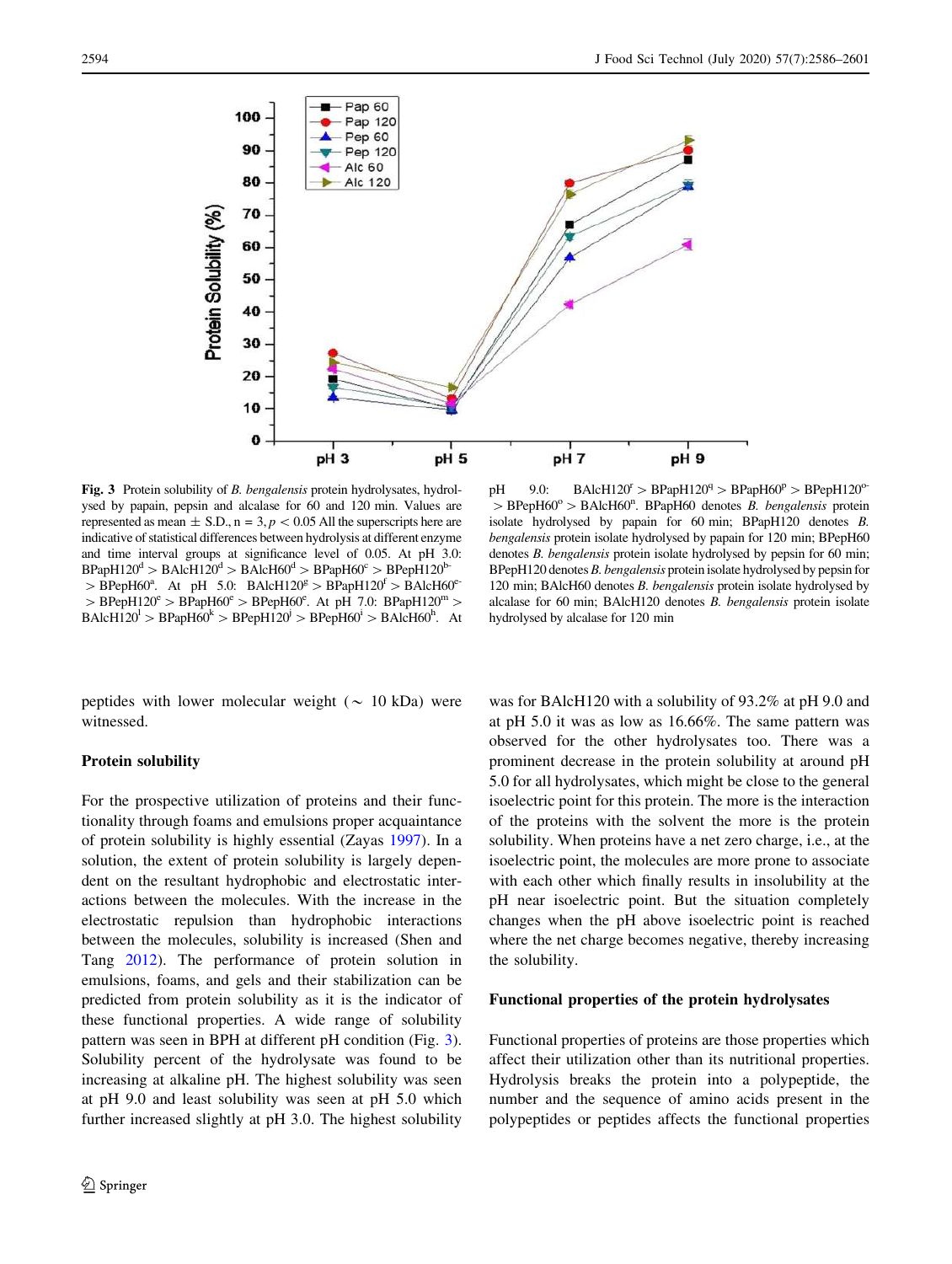

Fig. 4 a Emulsifying activity index (EAI) of the B. bengalensis protein hydrolysates, hydrolysed by papain, pepsin and alcalase for 60 and 120 min. All the experiments were performed in triplicate measurements,  $p < 0.01$ . All the superscripts here are indicative of statistical differences between similar concentrations of different enzymatic hydrolysates at significance level of 0.01. The upper case superscripts are indicative of significant difference between groups of samples hydrolysed by same enzymes for different time intervals and the lowercase superscripts indicate significant difference between groups of samples hydrolysed by different enzymes for similar time intervals. A = BPapH60 versus BPapH120; B = BPepH60 versus BPepH120; C = BAlcH60 versus BAlcH120; a = BPapH60 versus BPepH60;  $c = BAlcH60$  versus BPapH60;  $d = BPapH120$  versus BPepH120;  $e = BPepH120$  versus BAlcH120;  $f = BAlcH120$  versus BPapH120. BPapH60 denotes B. bengalensis protein isolate hydrolysed by papain for 60 min; BPapH120 denotes B. bengalensis protein isolate hydrolysed by papain for 120 min; BPepH60 denotes B. bengalensis protein isolate hydrolysed by pepsin for 60 min;

which usually improves as evinced by improved emulsifying and foaming properties.

#### Emulsifying properties

The emulsifying capacity of the protein is the adeptness of the protein in a solution to emulsify the oil (Zayas [1997](#page-15-0)). Emulsion activity index (EAI) and emulsion stability index (ESI) describes the emulsifying properties in food emulsion systems. Proteins can lower the interfacial tension between hydrophobic and hydrophilic components in foods acting as effective surface-active agents and forms stable oil-inwater and water-in-oil emulsions preventing further coalescence by formation of a layer around the fat droplets.

Emulsion activity index (EAI) of B. bengalensis is depicted in Fig. 4a. EAI is expressed as an area of oil/water interface stabilized per unit weight of protein. The EAI of the B. bengalensis protein improved upon the extent of hydrolysis and was better compared to that of protein isolate. The EAI of papain hydrolysate of B. bengalensis gave the highest value of  $184.4 \text{ m}^2/\text{g}$  at 120 min. The alcalase hydrolysates of B. bengalensis protein



BPepH120 denotes B. bengalensis protein isolate hydrolysed by pepsin for 120 min; BAlcH60 denotes B. bengalensis protein isolate hydrolysed by alcalase for 60 min; BAlcH120 denotes B. bengalensis protein isolate hydrolysed by alcalase for 120 min. b Emulsifying Stability Index (ESI) of the *B. bengalensis* protein hydrolysates, hydrolysed by papain, pepsin and alcalase for 60 and 120 min. All the experiments were performed in triplicate measurements,  $p < 0.05$ . All the superscripts here are indicative of statistical differences between similar concentrations of different enzymatic hydrolysates at significance level of 0.05. The upper case superscripts are indicative of significant difference between groups of samples hydrolysed by same enzymes for different time intervals and the lowercase superscripts indicate significant difference between groups of samples hydrolysed by different enzymes for similar time intervals.  $A =$ BPapH60 versus BPapH120; B = BPepH60 versus BPepH120; C = BAlcH60 versus BAlcH120;  $a = BPapH60$  versus BPepH60;  $c =$ BAlcH60 versus BPapH60;  $d = BPapH120$  versus BPepH120;  $e =$ BPepH120 versus BAlcH120;  $f = BA l cH120$  versus BPapH120

hydrolysates were found to show comparatively lowest EAI than papain and pepsin hydrolysates. Limited duration of hydrolysis is often exhibited with superior emulsifying capacities compared to extensive hydrolysis as seen in alcalase hydrolysates. Emulsion stability index (ESI) stability is expressed as the time needed to achieve turbidity of the emulsion that is one-half of its original value. ESI (min) of the BPI and BPH are depicted in Fig. 4b. The ESI of the BPHswas higher compared to that of the BPIs. The ESI for the papain hydrolysate was found to be maximum at 120 min which was 48.2 min.

Higher DH yields short peptides facilitating their diffusion at the interface but they are bonded to the aqueous phase by the exposed hydrophilic groups inducing lower emulsifying capacity as evinced in alcalase hydrolysates in comparison with papain or pepsin hydrolysates of B. bengalensis.

## Foaming properties

On partial hydrolysis, the release of polar and hydrophilic groups of the protein is facilitatedcausing changes in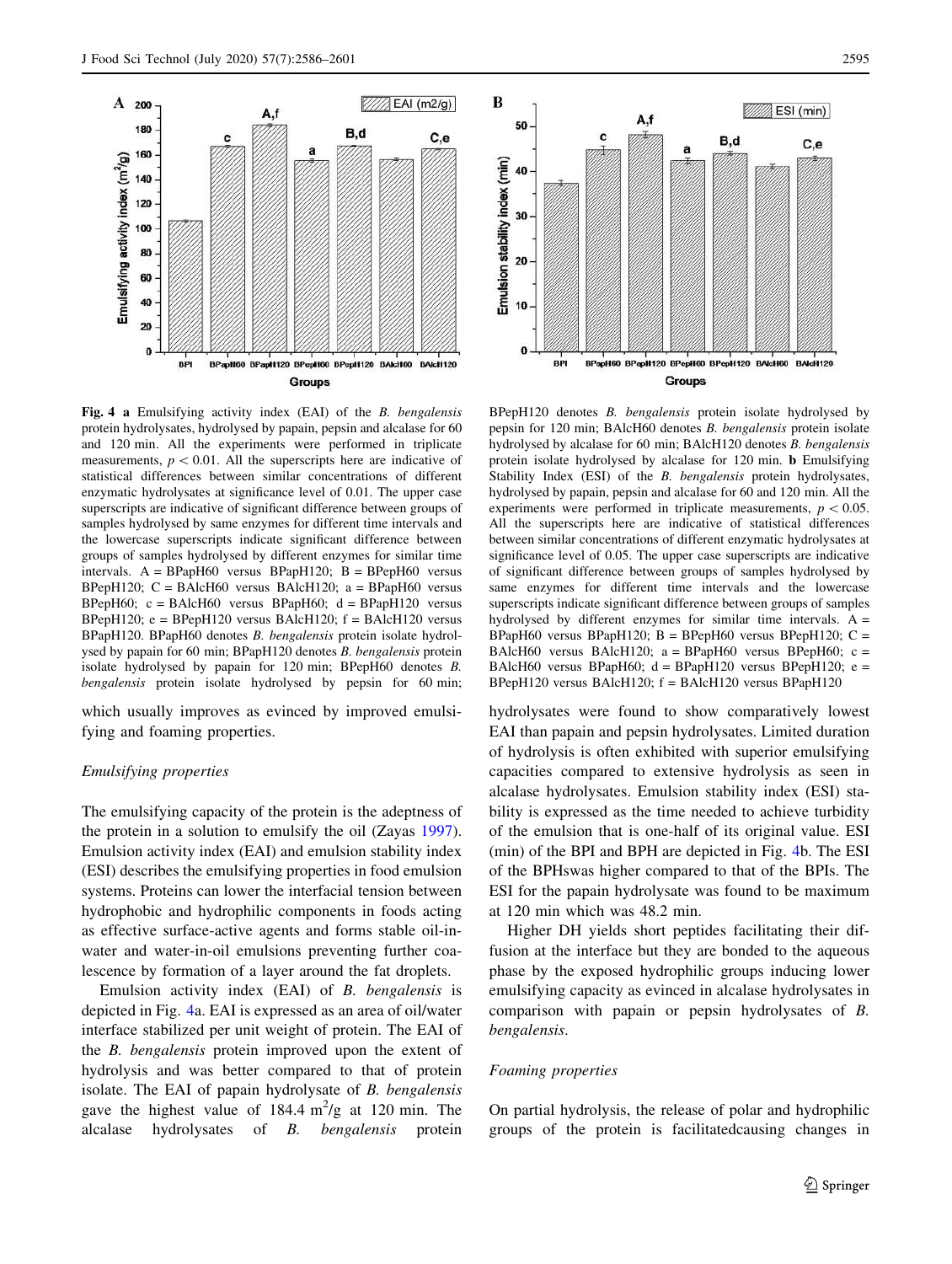BPI<br>BPapH60<br>A-BPapH120<br>V-BPepH60

-BPepH120

BAIcH60  $-BA$ cH<sub>120</sub>

 $60<sub>mi</sub>$ 



Fig. 5 a Foaming capacity of the B. bengalensis protein hydrolysates, hydrolysed by papain, pepsin and alcalase for 60 and 120 min as expressed as percent volume increase of sample solution after whipping. Values are represented as mean  $\pm$  S.D., n = 3, p < 0.05. All the superscripts here are indicative of statistical differences between similar concentrations of different enzymatic hydrolysates at significance level of 0.05. The upper case superscripts are indicative of significant difference between groups of samples hydrolysed by same enzymes for different time intervals and the lowercase superscripts indicate significant difference between groups of samples hydrolysed by different enzymes for similar time intervals.  $A =$ BPapH60 versus BPapH120; B = BPepH60 versus BPepH120; C = BAlcH60 versus BAlcH120;  $a = BPapH60$  versus BPepH60;  $b =$ BPepH60 versus BAlcH60;  $c = BAlcH60$  versus BPapH60;  $d =$ 

globular structure of the protein and exposing the hydrophobic zone otherwise hidden within the native protein triggering, influencing the foaming properties of the hydrolysate. The foam capacity of the BPI and BPHare depicted in Fig. 5a. Foam capacity is expressed as the percent volume increase of sample solution after whipping. The initial volume of the BPI and BPHare taken to be 50 mL and the volume after whipping increased. For papain hydrolysate at 120 min, the increase in the volume was maximum compared to that of other hydrolysates exhibiting better foaming properties. The foam stability is expressed by measuring the volume as it decreases over time after whipping. The stability was measured over different time fragments, 10 min, 30 min, 45 min, and 60 min and depicted in Fig. 5b. The foam stability slowly decreased as time progressed. At 10 min for BPI, the foam volume was 72.6 mL which gradually decreased to 65.8 mL at 30 min followed by a further decrease of 59.7 mL at 45 min and finally 54.3 mL at 60 min. A similar trend was visible for BPHs too. More the DH, the less is the stability of the foam. The usual anticipation followed a high foaming capacity for the alcalase hydrolysates of B. bengalensis protein because of the presence of smaller peptides which can enter the interface with relative ease. The foam formation and stability values of the papain

Incubation time(min)  $BPapH120$  versus  $BPepH120$ ;  $e = BPepH120$  versus  $BA1cH120$ ;  $f = BAlcH120$  versus BPapH120. BPapH60 denotes B. bengalensis protein isolate hydrolysed by papain for 60 min; BPapH120 denotes B. bengalensis protein isolate hydrolysed by papain for 120 min; BPepH60 denotes B. bengalensis protein isolate hydrolysed by pepsin for 60 min; BPepH120 denotes B. bengalensis protein isolate hydrolysed by pepsin for 120 min; BAlcH60 denotes B. bengalensis protein isolate hydrolysed by alcalase for 60 min; BAlcH120 denotes B. bengalensis protein isolate hydrolysed by alcalase for 120 min. b Foam stability, of the B. bengalensis protein hydrolysates, hydrolysed by papain, pepsin and alcalase for 60 and 120 min as expressed by measuring the volume as it decreases over time after whipping

30 min

45 min

hydrolysates with a higher range make them potentially useful in the formulation and manufacture of ice creams and coatings for sweets.

## Ultrafiltration for fractionation of protein hydrolysates

Hydrolysis yields a mixture of protein fragments with different molecular weight. By means of ultrafiltration technique low molecular weight peptides were separated which possess bioactive properties. The papain, pepsin, alcalase hydrolysates of B. bengalensis were subjected to ultrafiltration ( $> 3$  kDa) whereby peptides less than 3 kDa were separated. For the assessment of the biological activities i.e., antioxidative and antihypertensive properties ultrafiltered 3 kDa permeate of the papain, pepsin and alcalase hydrolysates at 120 min were utilized.

## Antioxidative assays

140

120

100

80

60

40

20

 $0 \text{ min}$ 

 $10<sub>min</sub>$ 

Foam Volume (ml)

Antioxidative activity of BPHs depend on the specific enzyme used for the hydrolysis yielding low molecular weight peptides or free amino acids (Jun et al. [2004](#page-14-0)). A modification in the level of small peptides, peptide linkage, and composition of the free amino acids direct the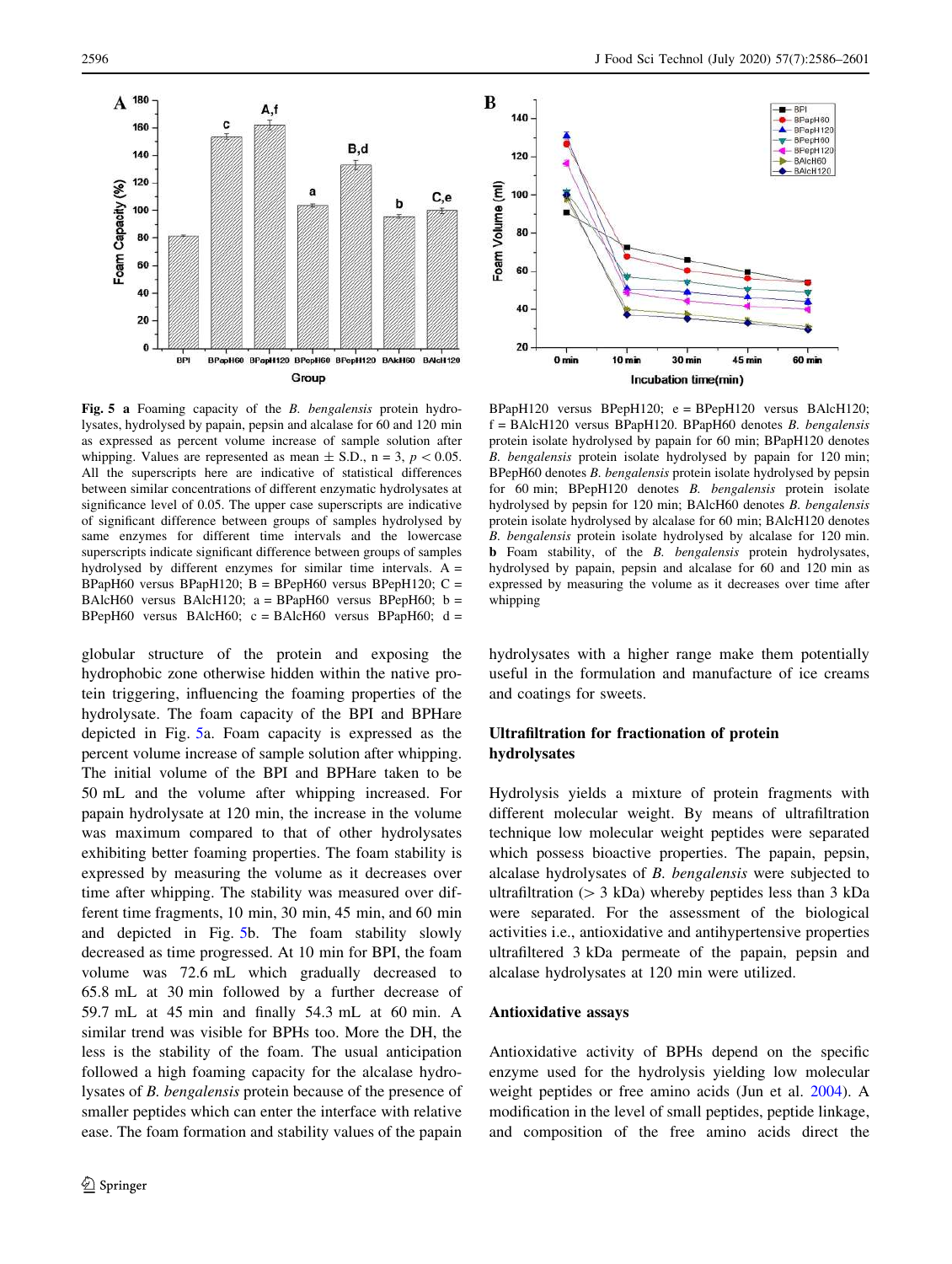<span id="page-11-0"></span>Table 4 FRAP value and DPPH radical scavenging activity expressed as  $IC_{50}$  value of ultrafiltered fraction of *B.Bengalensis* hydrolysates of papain, pepsin and alcalase at 120 min

| Sample               | (mg/mL)                              | DPPH IC <sub>50</sub> value FRAP value [mM Fe(II) equivalent/<br>gm of hydrolysate] |
|----------------------|--------------------------------------|-------------------------------------------------------------------------------------|
|                      | BPapH120 $15.84 \pm 0.32$            | $32.67 \pm 2.25^{\circ}$                                                            |
|                      | BPepH120 $40.86 \pm 0.98^{\text{a}}$ | $46.54 \pm 1.94^{\circ}$                                                            |
| BAlcH <sub>120</sub> | $28.3 \pm 1.35^{b}$ , c              | $49.86 \pm 2.8$                                                                     |

All values are presented as mean  $\pm$  standard deviation for triplicate experiments. All the superscripts here are indicative of statistical differences between similar concentrations of different enzymatic hydrolysates. The lower-case letters in the superscripts indicate significant difference at significance level of 0.05. For DPPH  $IC_{50}$  value  $n=3$   $p < 0.05$  where  $a = BPa$ pH120 versus BPepH120; b = BPepH120 versus BAlcH120  $c = BP$ apH120 v/s BAlcH120

For FRAP value  $n = 3$   $p < 0.05$  a = BPapH120 versus BPepH120, c = BAlcH120 versus BPapH120

BPapH120 denotes B. bengalensis protein isolate hydrolysed by papain for 120 min; BPepH120 denotes B. bengalensis protein isolate hydrolysed by pepsin for 120 min; BAlcH120 denotes B. bengalensis protein isolate hydrolysed by alcalase for 120 min

antioxidant activity of the resultant hydrolysates. Low molecular weight peptides with bioactivity diminish the reactivity of the free radicals and increased antioxidant activitymanifested as high metal chelation capacity, free radical scavenging activity etc. (Elias et al. [2008](#page-14-0); Dey et al. [2016](#page-14-0); Zhao et al. [2013\)](#page-15-0).

#### FRAP assay

The FRAP values for the  $\lt$  3 kDa fractions of BPHs were depicted in Table 4. The mean FRAP values, in case of alcalase hydrolysate, BAlcH120 was found to be highest of 49.86 mM equivalent/gm followed by pepsin hydrolysate, BPepH120 with 46.54 mM Fe(II) equivalent/gm and for papain hydrolysate, BPapH120 was 32.67 mM Fe(II) equivalent/g. The protein hydrolyzed by alcalase presented highest ferric-reducing antioxidant power than that hydrolyzed by papain or pepsin. As peptide bonds are cleaved during hydrolysis there is an upsurge in the accessibility of the hydrogen ions which can be donated at specific sidechain of peptide structure which in turn aids the strong



Fig. 6 Hydroxyl radical scavenging activity of ultrafiltered papain, pepsin, alcalase B. bengalensis protein hydrolysate at 120 min. Hydroxyl radical scavenging activity (expressed as %) of the B. bengalensis protein hydrolysates, hydrolysed by papain, pepsin and alcalase for 120 min, i.e. BPapH120, BPepH120, BAlcH120 respectively. All values are expressed as mean  $\pm$  standard deviation for triplicate experiments. All the superscripts here are indicative of statistical differences between similar concentrations of different enzymatic hydrolysates. The lower-case letters in the superscripts indicate significant difference at significance level of  $0.01$ . a = BPapH120 versus BPepH120 at  $1$  mg/mL concentration;  $b =$ 

BPepH120 versus BAlcH120 at  $1$  mg/mL concentration;  $c =$ BAlcH120 versus BPapH120 at 1 mg/mL concentration; e = BPepH120 versus BAlcH120 at 2 mg/mL concentration; f = BAlcH120 versus BPapH120 at 2 mg/mL concentration; g = BAlcH120 versus BPapH120 at 2 mg/mL concentration; g =  $BPapH120$  versus  $BPepH120$  at  $5$  mg/mL concentration; h = BPepH120 versus BAlcH120 at 5 mg/mL concentration; i = BAlcH120 versus BPapH120 at 5 mg/mL concentration; j = BPapH120 versus BPepH120 at 10 mg/mL concentration;  $k =$ BPepH120 versus BAlcH120 at 10 mg/mL concentration; l = BAlcH120 versus BPapH120 at 10 mg/mL concentration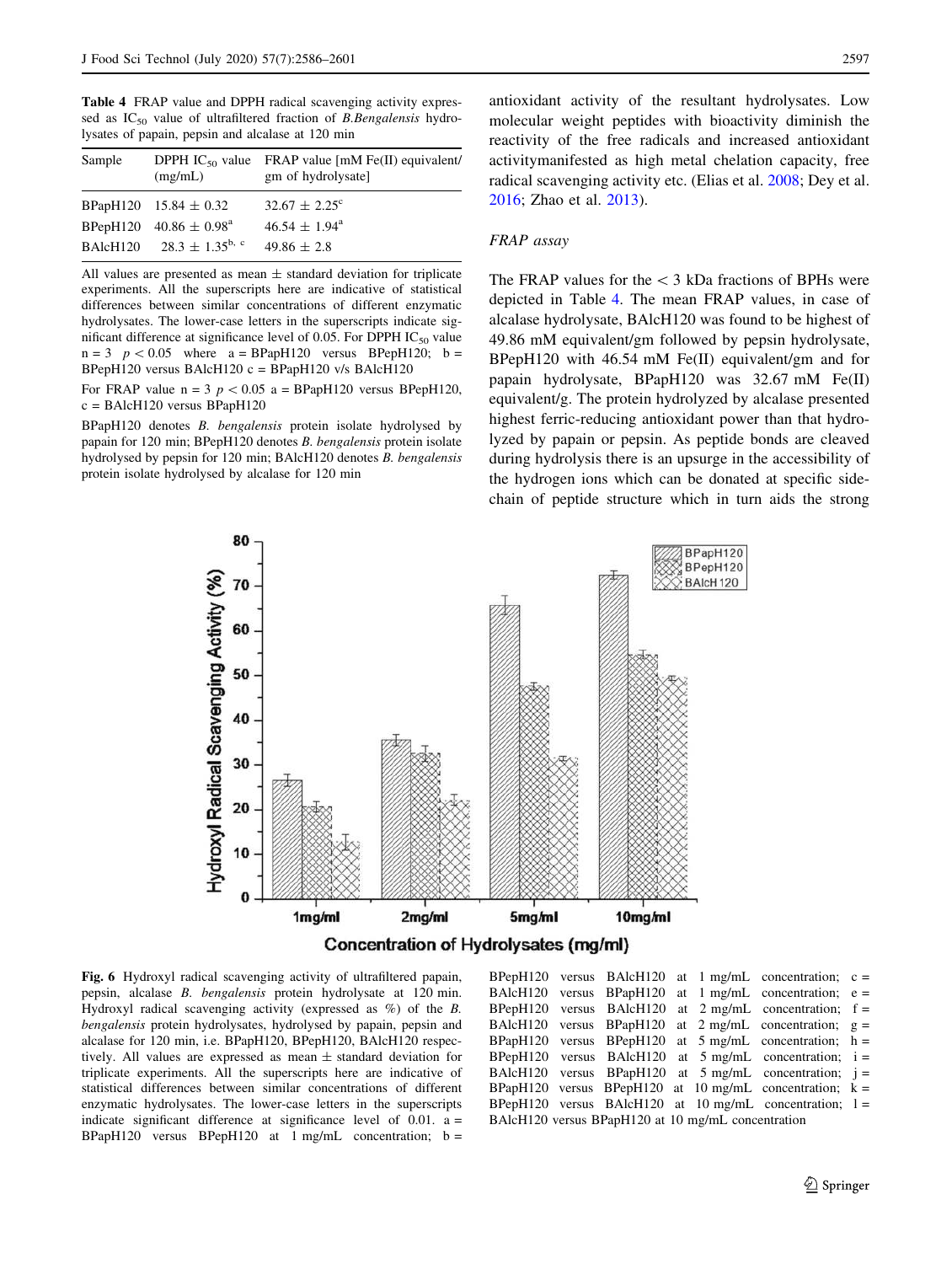

Fig. 7 DPPH free radical scavenging assay (expressed as %inhibition of DPPH radical formation) of ultrafiltered fraction of B. bengalensis hydrolysates by papain, pepsin and alcalase at 120 min. DPPH free radical scavenging assay (expressed as %inhibition of DPPH radical formation) of the B. bengalensis protein hydrolysates, hydrolysed by papain, pepsin and alcalase for 120 min. All values are expressed as mean  $\pm$  standard deviation for triplicate experiments. All the superscripts here are indicative of statistical differences between similar concentrations of different enzymatic hydrolysates at significance level of 0.05.  $a = BPapH120$  versus  $BPepH120$  at 1.0 mg/mL concentration,  $b = B$ PepH120 versus BAlcH120 at 1.0 mg/mL

reducing power of the hydrolysates. The FRAP values of alcalase hydrolysates showed peptides had a high iron ion reducing capacity. Similar results were perceived in a study of antioxidative capacity of an okara protein hydrolysate, (Sbroggio et al. [2016\)](#page-15-0).

## Hydroxyl radical scavenging activity

The biochemical processes inside the biological system involve oxidation reactions leading to oxidative stress which under a diminished level of antioxidants results in cellular damage induced by reactive oxygen species (ROS), one of which is hydroxyl radical. Antioxidants can impart protective effect over hydroxyl radical damage by preventing oxidative reaction by means of free radical scavenging (Amorati and Valgimigli [2018\)](#page-14-0). The ultrafiltered 3 kDa permeate of papain, pepsin and alcalase hydrolysate of B. bengalensis protein showed increased hydroxyl radical scavenging activity with an increase in the concentration of the hydrolysates as depicted in Fig. [6.](#page-11-0) The

concentration,  $e = BPepH120$  versus BAlcH120 at 2.0 mg/mL concentration,  $g = BPapH120$  versus  $BPepH120$  at 5.0 mg/mL concentration,  $h = BPepH120$  versus  $BA1cH120$  at  $5.0$  mg/mL concentration,  $i = BAlcH120$  versus BPapH120 at 5.0 mg/mL concentration, j = BPapH120 versus BPepH120 at 10 mg/mL concentration,  $k = B$ PepH120 versus BAlcH120 at 10 mg/mL concentration,  $l = BAlcH120$  versus BPapH120 at 10 mg/mL concentration. BPapH120 denotes B. bengalensis protein isolate hydrolysed by papain for 120 min; BPepH120 denotes B. bengalensis protein isolate hydrolysed by pepsin for 120 min; BAlcH120 denotes B. bengalensis protein isolate hydrolysed by alcalase for 120 min

scavenging activity for papain hydrolysate was highest with a value of  $26.5\%$  at 1 mg/mL and  $72.5\%$  at 10.0 mg/ mL concentration. Alcalase hydrolysates were found to be least potent to quench the free radicals possibly as a result of extensive hydrolysis.

#### DPPH radical scavenging activity

The result reveals that the *B. bengalensis* hydrolysates potentially contained substances which were electron donors and could react with free radicals to convert them to more stable products and terminate the radical chain reaction. DPPH radical-scavenging activities of the  $<$  3 kDa fraction of BPHs are depicted in Fig. 7. The results show the radical scavenging activity of the hydrolysates at different concentrations. Papain and alcalase hydrolysates showed almost similar radical scavenging activity in lower concentrations with inhibition of 2.6% for both papain and alcalase. Higher scavenging activity was observed with increasing concentration. The  $IC_{50}$  value for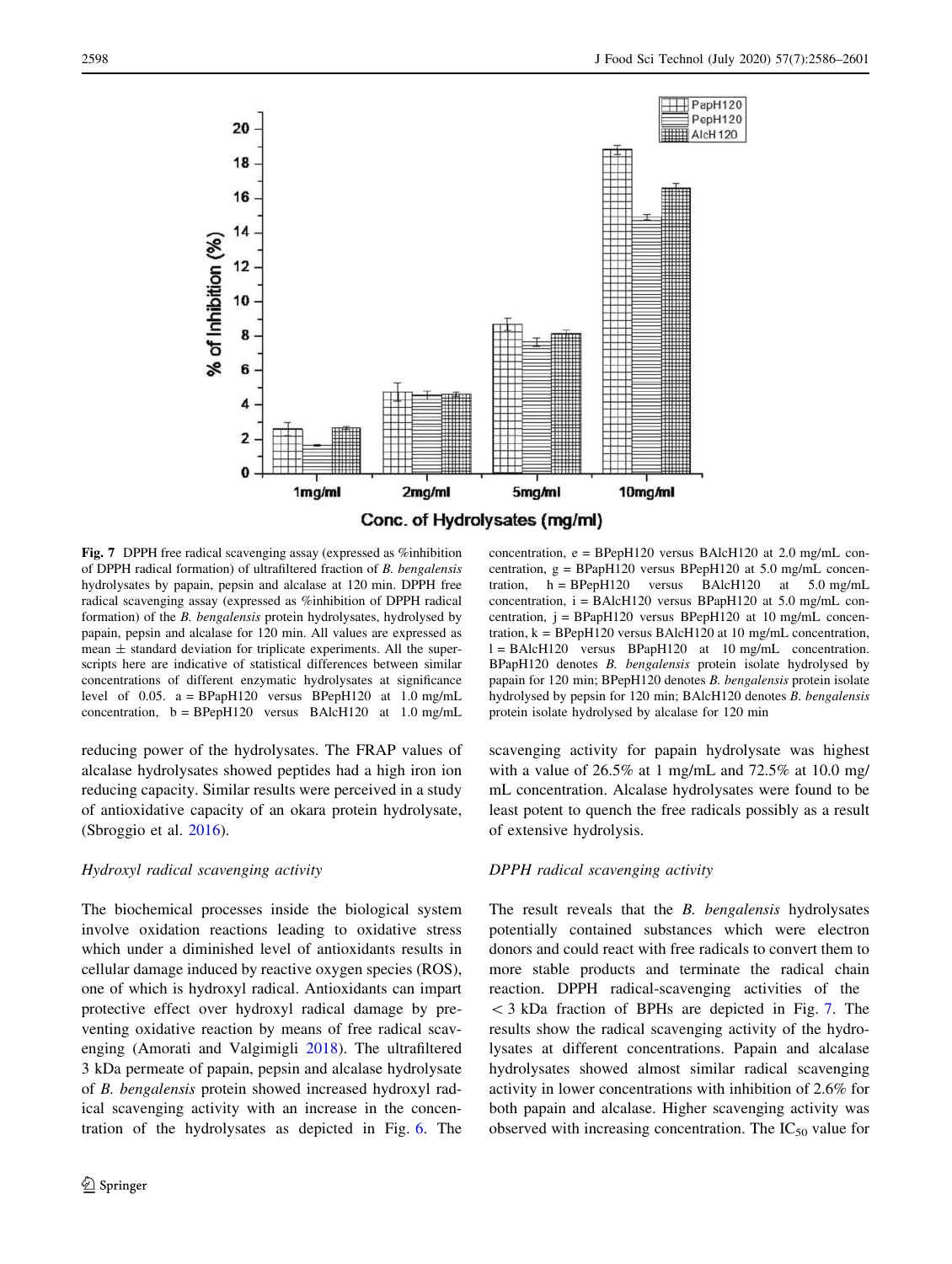<span id="page-13-0"></span>

Fig. 8 In vitro Angiotensin converting enzyme (ACE) inhibition potential (expressed by means of concentration lg/mL of Hippuric acid) released from ACE substrate in presence of standard ACE inhibitor Lisinopril and ultrafiltered fraction of B. bengalensis hydrolysates by papain, pepsin and alcalase at 120 min. Angiotensin converting enzyme inhibition potential in vitro was expressed by means of concentration of Hippuric acid (µg/mL) released from the substrate HHL with ACE in both absence and presence of standard ACE inhibitor Lisinopril and ultrafiltered fraction of B. bengalensis hydrolysates by papain, pepsin and alcalase at 120 min. All values are

**Table 5** IC<sub>50</sub> value of the ultrafiltered fraction of B. bengalensis hydrolysates by papain, pepsin, and alcalase at 120 min

| ACE inhibitory activity $IC_{50}$ ( $\mu$ g/mL) |
|-------------------------------------------------|
| $57.4 \pm 0.46$                                 |
| $250 \pm 0.98^{\rm a}$                          |
| $298 \pm 0.56^{\rm b,c}$                        |
|                                                 |

Concentration of the ultrafiltered fraction of B. Bengalensis hydrolysates by papain, pepsin and alcalase for 120 min, respectively (expressed as  $\mu$ g/mL) responsible for 50% inhibition of Angiotensin Converting Enzyme. All values are presented as mean  $\pm$  standard deviation for triplicate experiments. All the superscripts here are indicative of statistical differences between similar concentrations of different enzymatic hydrolysates at significance level of 0.01. a = BAlcH120 versus BPapH120, b = BPapH120 versus BPepH120, c = BAlcH120 versus BPepH120. BAlcH120 denotes B. Bengalensis hydrolysates by alcalase for 120 min, BPapH120 denotes B. Bengalensis hydrolysates by papain for 120 min, and BPepH120 denotes B. Bengalensis hydrolysates by pepsin for 120 min

the ultrafiltered B. bengalensis hydrolysates given in Table [4](#page-11-0) showed that ultrafiltered BPapH120 had the lowest mean  $IC_{50}$  value of 15.84 mg/mL, whereas similarly

expressed as mean  $\pm$  standard deviation for triplicate experiments. All the superscripts here are indicative of statistical differences between different groups mentioned above. The capital letters in the superscripts indicate difference of the sample groups in comparison to the standard ACE inhibitor lisinopril (Group II) at significance level of 0.05 and lower-case in the superscripts indicate significant difference between the sample groups at same significance level.  $A = Group II$  versus Group III;  $B = Group II$  versus Group IV;  $C =$  GroupII versus Group V and a = Group III versus Group IV;  $b = Group IV$  versus Group V;  $c = Group V$  versus Group III

treated BPepH120 and BAlcH120 had shown a mean  $IC_{50}$ value of 40.86 mg/mL and 28.3 mg/mL respectively. Thus ultrafiltered papain B. bengalensis hydrolysate was proved to be the most potent antioxidant and radical scavenger among the three hydrolysates.

#### ACE inhibitory activity

Figure 8 shows the ACE inhibitory activity of the B. bengalensis hydrolysates in comparison to a standard inhibitor, lisinopril. In the study, Group I indicates the control group in the study with no inhibitor of ACE and free release of hippuric acid was facilitated. The release of hippuric acid was at a concentration of  $12.3 \mu g/mL$ . In Group II, a standard inhibitor of ACE, lisinopril, was added whose inhibitory activity was detected by a diminished concentration of hippuric acid release,  $8.5 \mu$ g/mL from 12.3  $\mu$ g/ mL in comparison to the Group I. Group III comprised of ACE, HHL and ultrafiltered papain hydrolysate of B.bengalensis at 120 min, showed a mild decrease in the hippuric acid level with a concentration of  $7.3 \mu g/mL$ . Other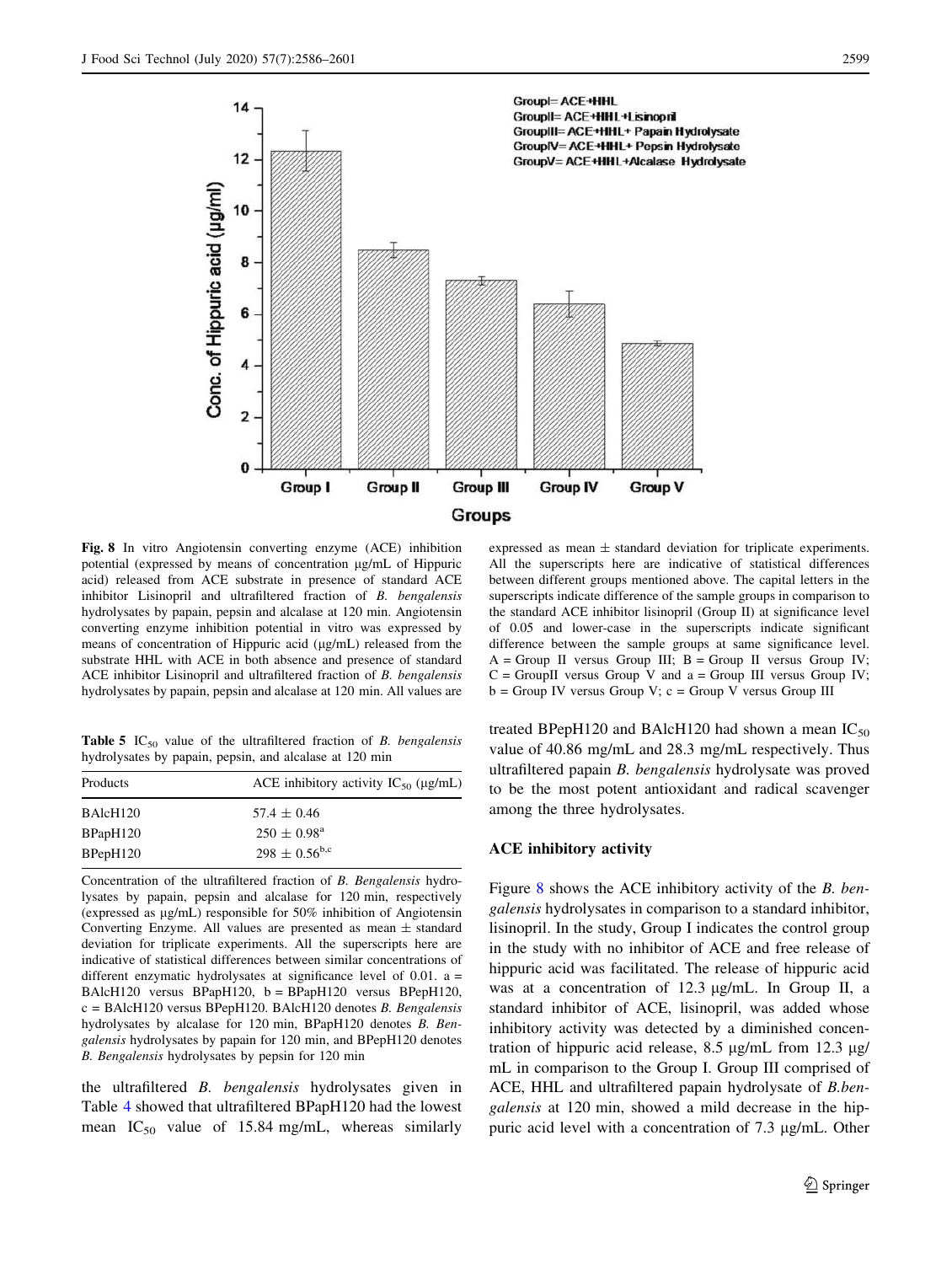<span id="page-14-0"></span>ultrafiltered hydrolysates of B.bengalensisshowed results accordingly with a gradual decrease in the level of the hippuric acid level. In group IV ultrafiltered pepsin hydrolysate at 120 min showed higher ACE inhibition potency compared to lisinopril in respect to release of hippuric acid which was  $6.3 \mu$ g/mL. But in group V with ultrafiltered alcalase hydrolysate at 120 min, the inhibitory effect was evinced as maximum, compared to all the groups with least release of hippuric acid at a concentration of 4.9 lg/mL. Extensive hydrolysis by alcalase resulted in the liberation of smaller peptides, which was buried inside native proteins, presenting highly potent ACE inhibitory action. The result is supported by the observation of Forghani et al. (2012) with Stichopushorrensalcalase hydrolysates. The  $IC_{50}$  value of the inhibitory peptides was evaluated for different enzymes as depicted in Table [5.](#page-13-0) B. *bengalensis* alcalase hydrolysates showed lowest  $IC_{50}$ value supporting the better ACE inhibitory activity of alcalase at a lowest concentration of 57.4  $\mu$ g/mL of alcalase hydrolysates showed 50% inhibition compared to that of other hydrolysates with higher concentrations of  $250 \mu g$ / mL and 298  $\mu$ g/mL for papain and pepsin hydrolysates respectively. The ACE inhibitory activity was found to be the best for the peptide obtained from alcalase hydrolysis of B. bengalensis.

# **Conclusion**

The different unconventional sources of food protein can eliminate protein deficiency thus aiding in preventing malnutrition among poor people. B. bengalensis is one such unconventional food source, available in abundance, already popular among the tribal and rural population. The nutritional aspects of B. bengalensis proved the protein quality to be quite satisfactory. Protein isolated from the muscular foot part of B. bengalensis met up not only the nutritional avenues but upon certain modification, the therapeutic benefits of B. bengalensis can be revealed. Enzymatic hydrolysis of B. bengalensis protein isolate by three different enzymes showed a varying degree of hydrolysis which in turn affect the functional properties of the hydrolysates, as evinced by the hydrolysate's upgraded foaming and emulsification properties. Ultrafiltration of the hydrolysates leads to the separation of low molecular weight peptides, bioactive peptides, with biological properties. Ultrafiltered hydrolysates of B. bengalensis protein exhibited prominent antioxidative and antihypertensive activities especially alcalase hydrolysate of B. bengalensis protein which was found to possess the highest ACE inhibitory activity.

## References

- American Oil Chemists' Society (1991) Official Methods and Recommended Practices, 4th edn. AOCS, Champaign (Methods (a) Ba 2a-38; (b) Ba 5a-49; (c) Ba 6-84). Washington DC
- Amorati R, Valgimigli L (2018) Methods to measure the antioxidant activity of phytochemicals and plant extracts. J Agric Food Chem 66(13):3324–3329
- Amza T, Balla A, Tounkara F, Man L, Zhou HM (2013) Effect of hydrolysis time on nutritional, functional and antioxidant properties of protein hydrolysates prepared from gingerbread plum (Neocaryamacrophylla) seeds. Int Food Res J 20(5):2081–2090
- Baby RL, Hasan I, Kabir KA, Naser MN (2010) Nutrient analysis of some commercially important molluscs of Bangladesh. J Sci Res 2(2):39
- Bamdad F, Wu J, Chen L (2011) Effects of enzymatic hydrolysis on molecular structure and antioxidant activity of barley hordein. J Cereal Sci 54(1):20–28
- Bhattacharya S, Chakraborty M, Bose M, Mukherjee D, Roychoudhury A, Dhar P, Mishra R (2014) Indian freshwater edible snail Bellamya bengalensis lipid extract prevents T cell mediated hypersensitivity and inhibits LPS induced macrophage activation. J Ethnopharmacol 157:320–329
- Chanda S, Mukherjee A (2012) Animal resources linked with the life of Birhor community settled in Ayodhya hills, Purulia District, West Bengal. Indian J Appl Pure Biol 27(1):31–36
- Chatterjee R, Dey TK, Ghosh M, Dhar P (2015) Enzymatic modification of sesame seed protein, sourced from waste resource for nutraceutical application. Food Bioprod Process 94:70–81
- Demirhan E, Apar DK, Özbek B (2011) A kinetic study on sesame cake protein hydrolysis by Alcalase. J Food Sci 76(1):C64–C67
- Dey TB, Chakraborty S, Jain KK, Sharma A, Kuhad RC (2016) Antioxidant phenolics and their microbial production by submerged and solid state fermentation process: a review. Trends Food Sci Technol 53:60–74
- Elias RJ, Kellerby SS, Decker EA (2008) Antioxidant activity of proteins and peptides. Crit Rev Food Sci Nutr 48(5):430–441
- Forghani B, Ebrahimpour A, Bakar J, Abdul Hamid A, Hassan Z, Saari N (2012) Enzyme hydrolysates from Stichopushorrens as a new source for angiotensin-converting enzyme inhibitory peptides. Evid Based Complement Altern Med 2012:1–9
- Haldar A, Das M, Chatterjee R, Dey TK, Dhar P, Chakrabarti J (2018) Functional properties of protein hydrolysates from fresh water mussel Lamellidensmarginalis (Lam.). Indian J Biochem Biophys 55:105–113
- Hurst PL, Lovell-Smith CJ (1981) Optimized assay for serum angiotensin-converting enzyme activity. Clin Chem 27(12):2048–2052
- Jamdar SN, Rajalakshmi V, Pednekar MD, Juan F, Yardi V, Sharma A (2010) Influence of degree of hydrolysis on functional properties, antioxidant activity and ACE inhibitory activity of peanut protein hydrolysate. Food Chem 121(1):178–184
- Jun SY, Park PJ, Jung WK, Kim SK (2004) Purification and characterization of an antioxidative peptide from enzymatic hydrolysate of yellowfin sole (Limandaaspera) frame protein. Eur Food Res Technol 219:20–26
- Kananen A, Savolainen J, Mäkinen J, Perttilä U, Myllykoski L, Pihlanto-Leppälä A (2000) Influence of chemical modification of whey protein conformation on hydrolysis with pepsin and trypsin. Int Dairy J 10(10):691–697
- Kristinsson HG, Rasco BA (2000) Fish protein hydrolysates: production, biochemical, and functional properties. Crit Rev Food Sci Nutr 40:43–81